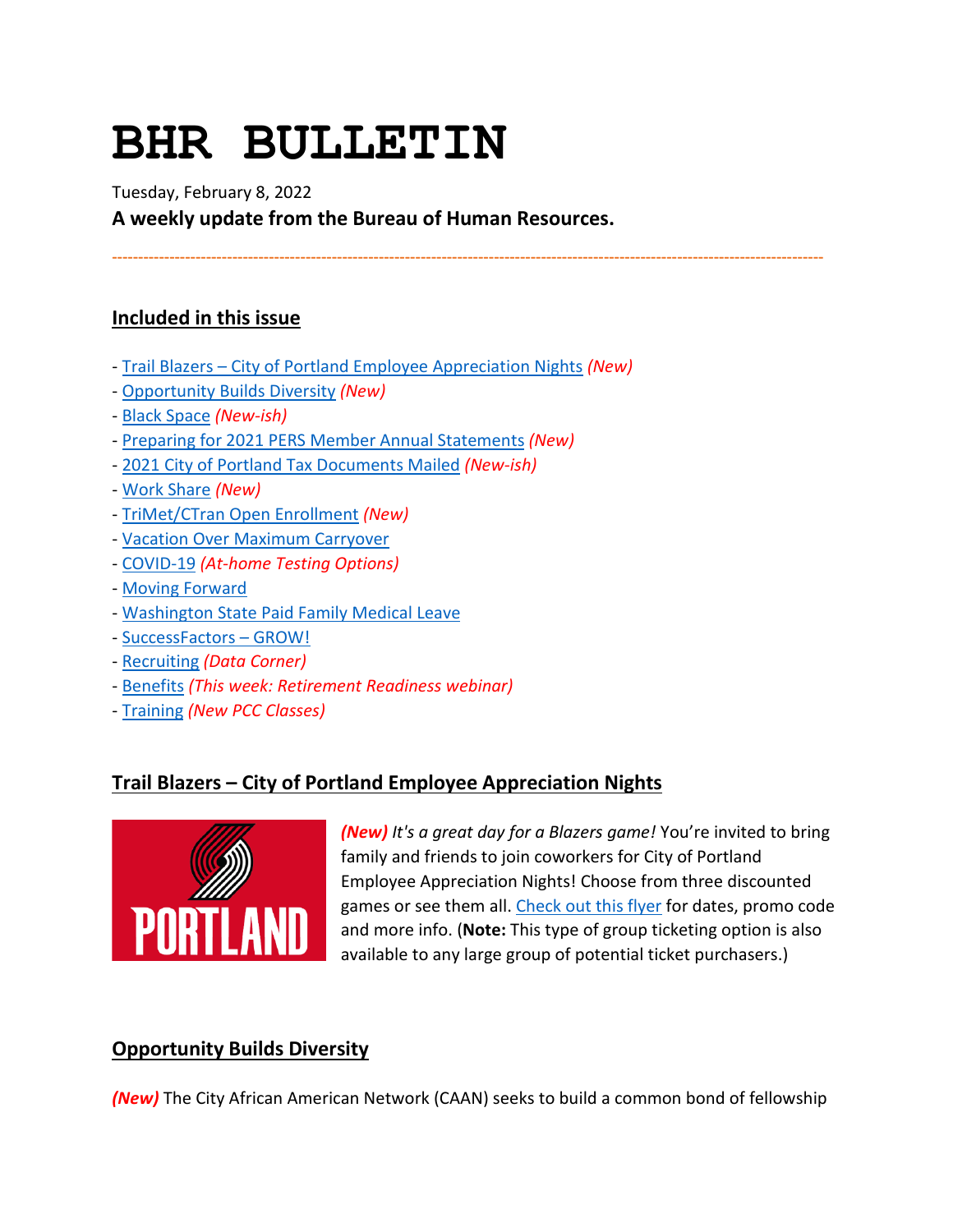among Black employees who honorably serve the City of Portland. CAAN advocates for fair employment and equal promotional opportunities for African Americans through positive relationships with City and community leaders who value and embrace "diversity" beyond just awareness. Opportunity Builds Diversity.

#### *[Upcoming February CAAN Events](https://www.portlandoregon.gov/index.cfm?&c=50902)*

- Black History Month Proclamation, Feb. 9, 9:30 a.m.
- Black History Month Black Space, Feb. 15, 1-2:30 p.m.
- Black Employee Panel, Feb. 17, 6-8 p.m.
- Black Employee Panel, Feb. 23, 1-3 p.m.
- Word is Bond, *more details to come…*
- *More to Come*

City African American Network (CAAN) Affinity Group is an approved affiliation of Diverse and Empowered Employees of Portland (DEEP). To learn more about CAAN events and programs or to sign up for the CAAN Newsletter, please contact the cohort at [CAAN@portlandoregon.gov.](mailto:CAAN@portlandoregon.gov)

# <span id="page-1-0"></span>**Black Space**

This meeting is specifically for City of Portland's Black employees. We will provide support where needed and work together to identify common experiences as well as ways the City can better support and retain Black employees.

(New-ish) Meetings will now occur on the third Tuesday of the month, 1-2:30 p.m. Join Zoom Meeting at <https://us02web.zoom.us/j/81234850345?pwd=TDJGN1ZWNDVlLzJXZEtHcHJFRWErdz09>

Meeting ID: 812 3485 0345 Passcode: 230082 One tap mobile +16699006833,,81234850345#,,,,\*230082# US (San Jose) +12532158782,,81234850345#,,,,\*230082# US (Tacoma)

# <span id="page-1-1"></span>**Preparing for 2021 PERS Member Annual Statements**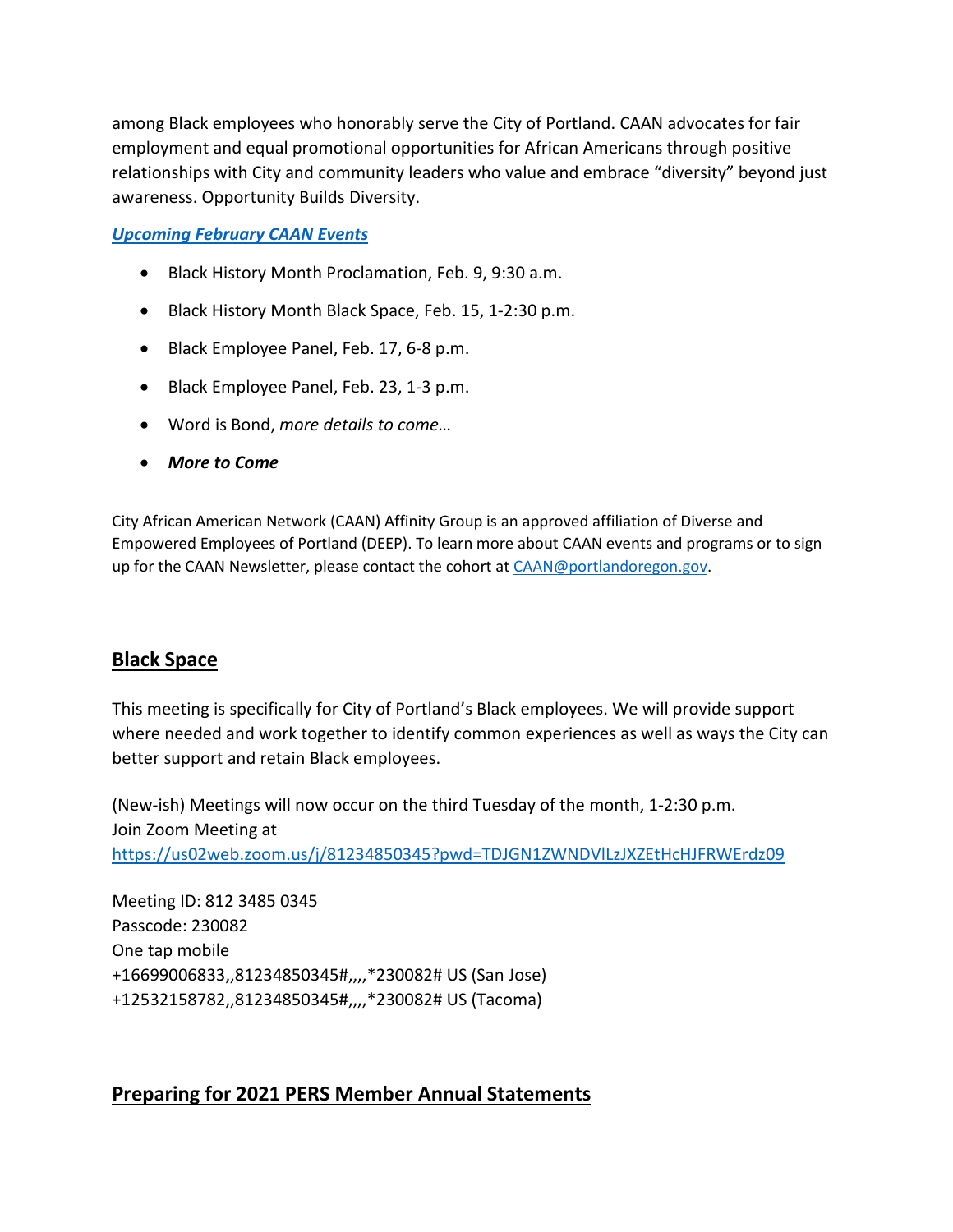*(New)* All PERS members should make sure your mailing address with PERS is correct before Monday, Feb. 28. 2021. PERS member annual statements will be mailed in May 2022 to the address PERS has on file as of Feb. 28.

You can check the address PERS has on file here: [Online Member Services \(OMS\).](https://orion.pers.state.or.us/SelfServiceOMS/viewPage?component=/loginForm.jsp) From the Account Homepage, click the "Member" link under Account Type.

| If you would like to access your account information, please select an account below. |                     |
|---------------------------------------------------------------------------------------|---------------------|
| <b>Account Plan</b>                                                                   | <b>Account Type</b> |
| <b>OPSRP - Pension</b>                                                                | Member              |

#### **Q: What should I do if my address is incorrect? A:** Contact Katie Kicza, City of Portland PERS liaison 503.823.3145 | [katie.kicza@portlandoregon.gov](mailto:katie.kicza@portlandoregon.gov)

# <span id="page-2-0"></span>**2021 City of Portland Tax Documents Mailed**

*(New-ish)* If you don't receive these documents by Feb. 15, 2022, we may have an incorrect address on file. Please note the W-2 and the 1095s will be arriving in separate envelopes.

# **If you have questions about the W-2 or need to request a replacement W-2 after Feb. 15, 2022, please contact Central Payroll at 503-823-3149 or email**

[InboxBHRCentralPayroll@Portlandoregon.gov.](mailto:InboxBHRCentralPayroll@Portlandoregon.gov) You can also view your W-2 electronically by going to<https://www.portlandoregon.gov/employee/> and looking for the W-2 Statement link under the Employee Services portal. Please note, you will need an active City of Portland employee username and password to access your information online.

The 1095 is an Affordable Care Act mandated form which includes all months in which you and any covered dependent(s) were enrolled in a City of Portland health plan throughout calendar year 2021. Kaiser participants will not see dependent information on the form provided by the City, so you should expect an additional mailing from Kaiser.

You do not need to submit your 1095 form when filing taxes, so just keep it alongside any other tax documents. We are unable to upload a copy of your 1095 into the Employee Self Service portal, so please watch for the hardcopy in the mail by mid-February.

If you have questions about the 1095, please contact the Health & Financial Benefits Office at [benefits@portlandoregon.gov](mailto:benefits@portlandoregon.gov) or call 503-823-6031.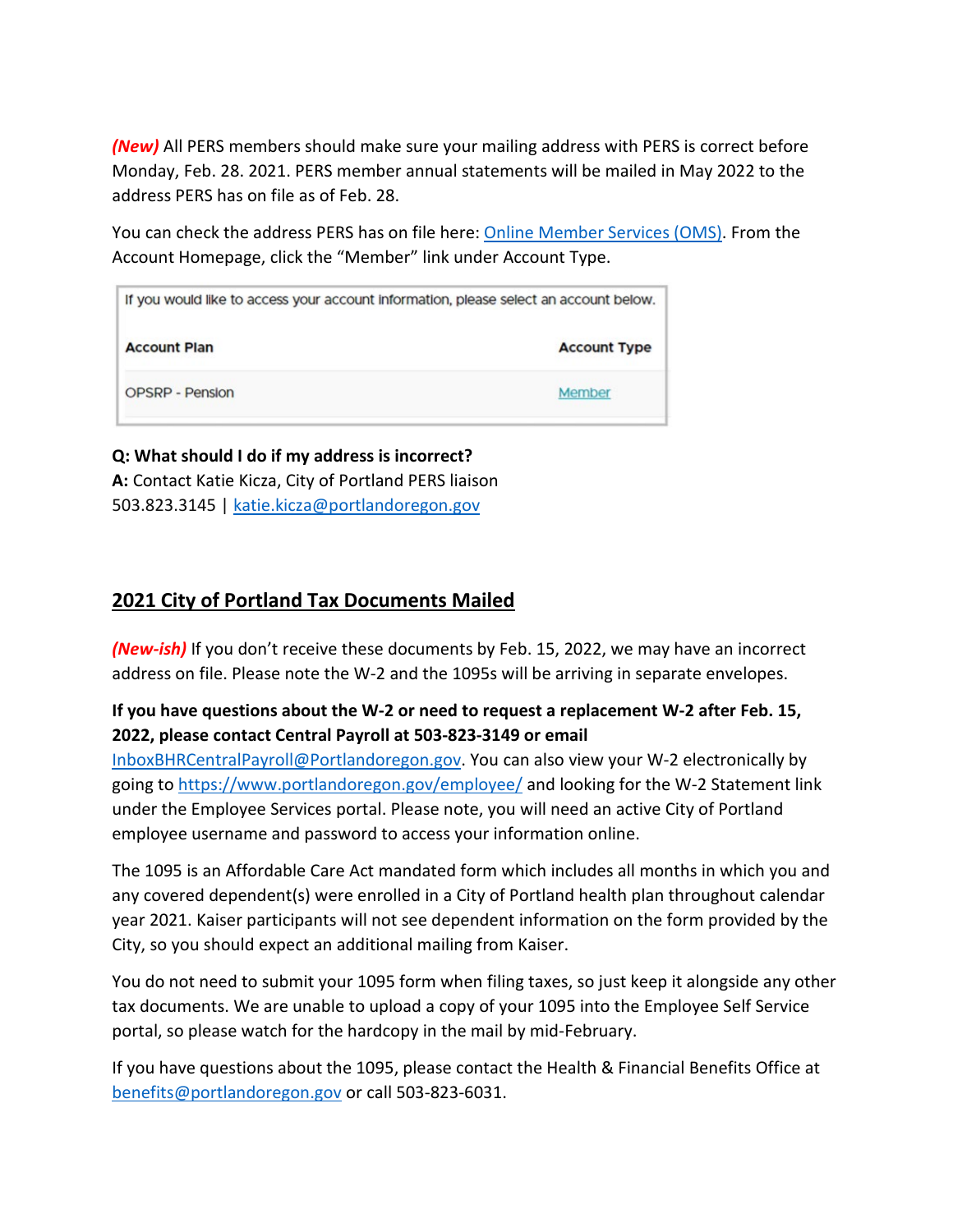#### <span id="page-3-0"></span>**Work Share**

#### **1099-Gs for the 2021 Tax Year**

*(New)* City Employees who received Work Share benefits in 2021 should receive their 1099-Gs in the mail from OED, detailing the taxes paid on unemployment insurance benefits for the 2021 tax year. If you participated in Work Share in 2021 and have not received your 1099-G by Friday, Feb. 11, please reach out to the Work Share team at [inboxworkshare@portlandoregon.gov,](mailto:inboxworkshare@portlandoregon.gov) so we can ensure that OED has your current address on file. When you do receive your 1009-G in the mail, please review it carefully for errors before filing your taxes and contact the Work Share team if you see any discrepancies.

**Updates to the City's Work Share FAQ** can be found here: [Work Share Program FAQ 06-08-](https://www.portlandoregon.gov/bhr/article/761976) [2021 \(portlandoregon.gov\)](https://www.portlandoregon.gov/bhr/article/761976)

If you are currently participating in Work Share and do not enter your own time on your timesheet, please talk to your bureau timekeeper about the importance of entering your time by the 5 p.m. Monday deadline.

If you or your timekeeper make a change to your timesheet **after** the Monday 5 p.m. deadline, **and it is still within the same week**, please email the Work Share team at [inboxworkshare@portlandoregon.gov](mailto:inboxworkshare@portlandoregon.gov) as soon as possible, **prior to 9 a.m. Friday**. The Work Share team will make every effort to update your claim before submitting to OED Friday afternoon.

#### [The following Work Share updates are available here.](https://www.portlandoregon.gov/bhr/article/796870)

**OED Letters Regarding Pandemic Unemployment Assistance (PUA) Waiting Week Payments OED Adjudication (Judgment) for Missed Opportunities to Work Lost Wages Assistance Processing ReliaCard 1099-G Tax Information for Work Share Benefits CARES Act Extension Missed Opportunities to Work 1099-G Phone Number Report of Additional Income Work Share Claim Recertification Overpayment Updates Clarification**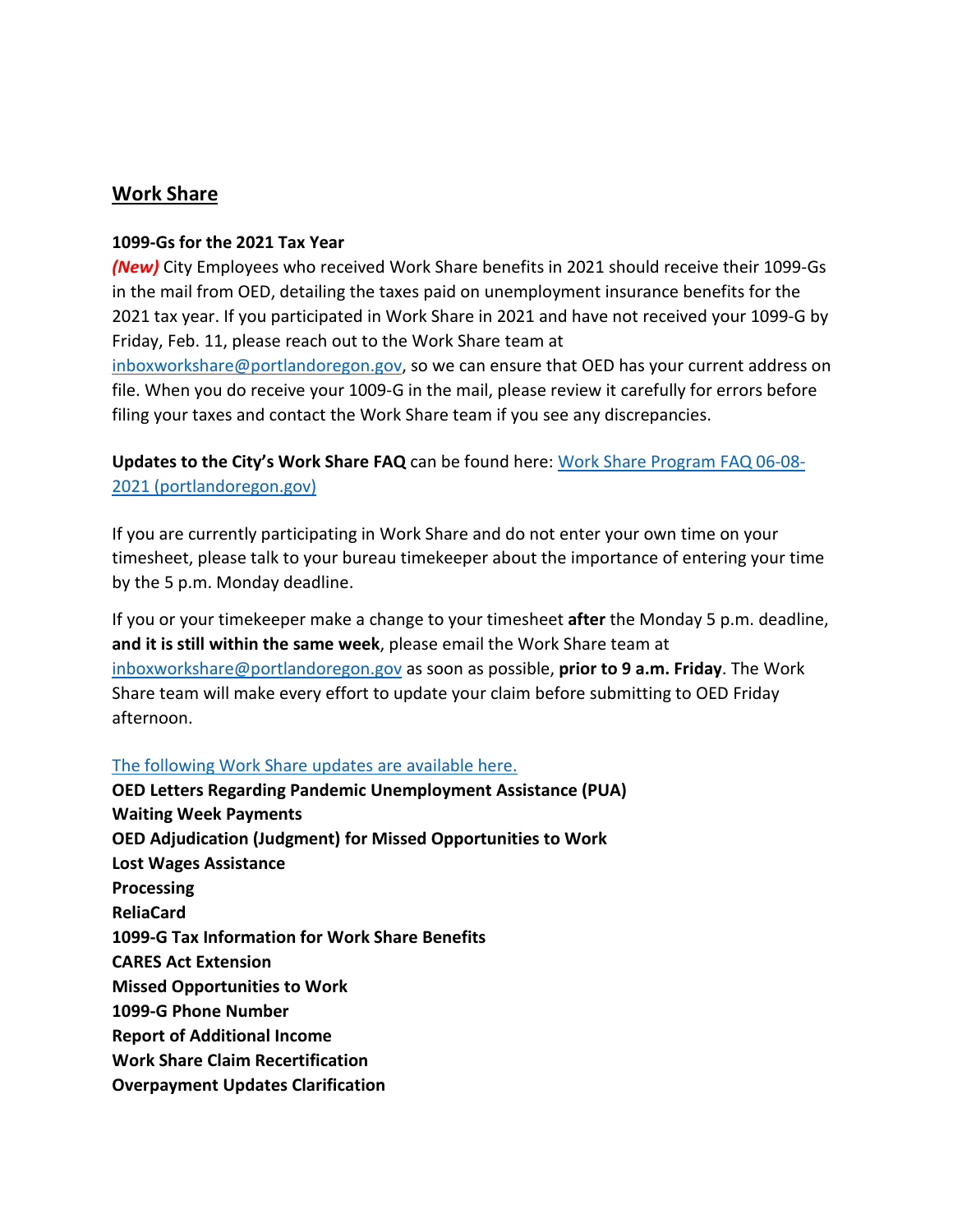**1099-G Discrepancies City of Portland Work Share Renewal Corrections to Work Share Claims End of COVID-19 Federal Stimulus -- Impacts to Participants**

For questions regarding Work Share benefits or the process, please email [Inboxworkshare@portlandoregon.gov.](mailto:Inboxworkshare@portlandoregon.gov)

# <span id="page-4-0"></span>**TriMet/CTran Open Enrollment**

*(New)* TriMet and CTran annual Options are now available! Open enrollment began Monday, Feb. 7, and goes through March 18[. More info is available here.](https://www.portlandoregon.gov/bhr/article/798631)

# <span id="page-4-1"></span>**Vacation Over Maximum Carryover**

Please note that the Vacation Over the Maximum Carryover was included on Feb. 3, 2022, paystubs. Due to the timing with the transfer of vacation over max hours from the vacation over max (VOM) quota bank to the vacation over max carryover (VOMC) quota bank, there was an unavoidable gap in these quotas showing up on employee paystubs.

While the Jan. 13 paycheck shows either no VOM accruals or a small number representing the amount accrued during the first pay period of the year, the VOM quotas have been carried over and are available in the VOMC bank as of Jan. 6. The VOMC (one-time carryover bank) will display accurate accruals on the next paycheck -- Feb. 3, 2022 -- and continue to show thereafter as long as there is time in the bank.

VOM Carryover can now be viewed and verified via ESS by clicking on Leave Balances (under "Time") after logging in to ESS or on the employee timesheet under Quota Balances. The available amount showing in the VOM bank on the last pay stub may not be the exact amount that has moved over to VOMC if you have used any vacation leave since the last paycheck or if your accrual rate changes, increasing the cap of your vacation bank.

Example of ESS Quota Balance in Timesheet Display: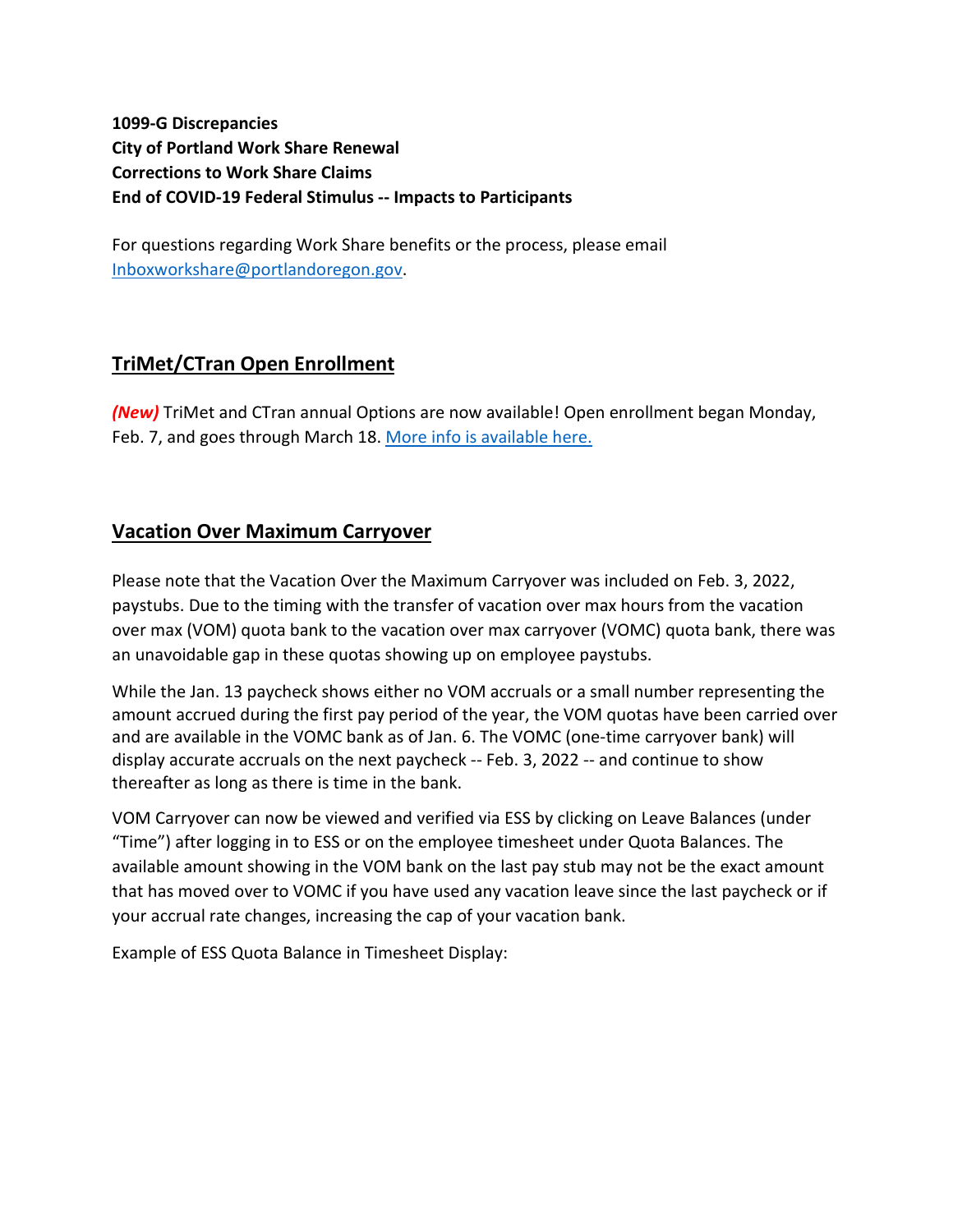| Quota text                   | <b>Start Date</b> | <b>End Date</b> | Quota remaining |
|------------------------------|-------------------|-----------------|-----------------|
| <b>Personal Time</b>         | 01/06/2022        | 12/31/2022      | 24,00000        |
| <b>Sick Dependent Care</b>   | 01/01/2022        | 12/31/2022      | 104.00000       |
| <b>Disaster Leave</b>        | 07/01/2021        | 12/31/2022      | 80,00000        |
| <b>Vacation Over Maximum</b> | 06/10/2021        | 12/31/9999      | 4.93000         |
| <b>VOM Carryover</b>         | 01/06/2022        | 01/31/2024      | 52.51000        |

#### Example of Leave Balances in ESS:

| <b>Leave Balances</b>                   |                |              |
|-----------------------------------------|----------------|--------------|
| Quota: All Types<br>Show On: 01/11/2022 | <b>D</b> Apply |              |
| Quota                                   | Use by         | Available    |
| Vacation Leave                          | 12/31/9999     | 256.36 Hours |
| Personal Time                           | 12/31/2022     | 24.00 Hours  |
| Sick Dependent Care                     | 12/31/2022     | 104.00 Hours |
| Vacation Over Maximum                   | 12/31/9999     | 4.93 Hours   |
| VOM Carryover                           | 01/31/2024     | 52.51 Hours  |

Example of what employees who have VOM Carryover will see on the bottom of the Feb. 3 paystub: "VACATION MAXIMUM EXCEEDED BY 4.93 HOURS; One Time VOM Carryover = 52.51 HOURS"

#### **Background**

Per City Ordinance and Union letters of agreement, any remaining vacation over max at the end of 2021 will be carried over. Vacation over max hours that typically would be forfeited on Jan. 6, 2022, will be moved to a new bank called *VOM Carryover*.

- This is a one-time bank; no additional hours can be added to this bank.
- The new VOM Carryover bank is effective Jan. 6, 2022 Jan. 17, 2024. You will be able see your balance on your Pay Statement beginning Feb. 3, or in the POL employee portal and ESS SAP under Leave Balances on or after Jan. 6, 2022.
- Employees will be able to access quotas in the VOM Carryover bank by using new absence codes. There is no order of use for this bank, which provides maximum flexibility for employees.

**VOMC** (VOM Carryover – Paid) **ASVM** (VOMC in Lieu of Sick – Pd) **FMVM** (Family Leave VOM Carryover)

- Employees who separate from the City between Jan. 6, 2022 Jan. 4, 2023, shall be eligible for a payout of 25% of any unused VOM Carryover banked hours.
- Employees who separate from the City between Jan. 5, 2023 Jan. 17, 2024, will not be eligible for payout of any hours held in the VOM Carryover bank. On Jan. 18, 2024, (at the end of the second pay period of January 2024), any remaining VOM Carryover bank hours will be forfeited.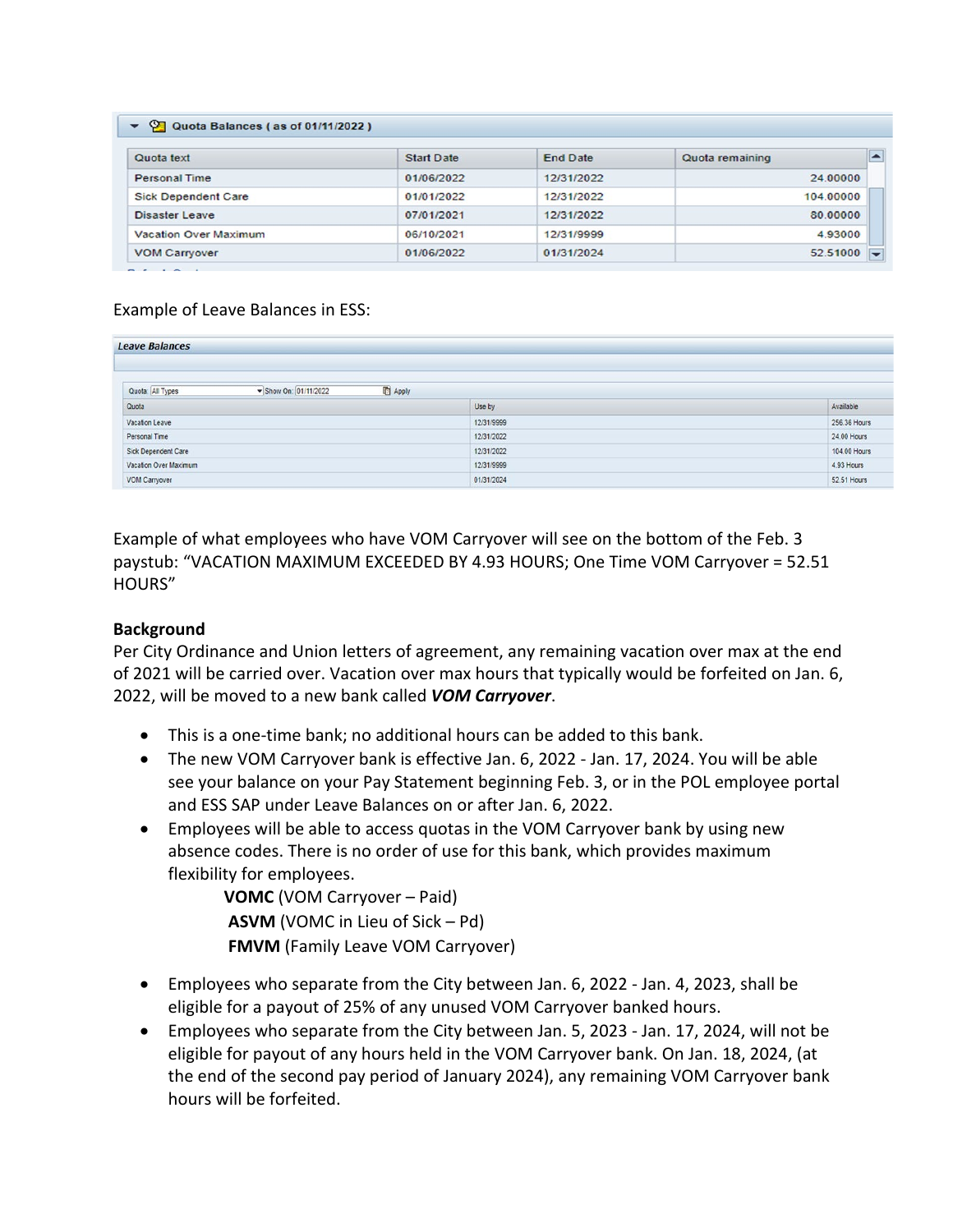• Questions on this bank should be referred to bureau timekeepers.

# <span id="page-6-0"></span>**COVID-19**

#### **Booster Shots** *(New)*

The COVID-19 vaccines are still effective in preventing severe disease, yet protection can lessen over time. A **booster shot** is an additional shot recommended for all vaccinated adults to get longer lasting protection. Many vaccines need boosters after a period of time.

**Q:** With so many people getting infected with the Omicron variant, do the vaccines really help? **A**: Yes! A new [report from the Oregon Health Authority](https://covidblog.oregon.gov/booster-shots-highlighted-in-new-breakthrough-case-report/?utm_medium=email&utm_source=govdelivery) confirms that cases of COVID-19 are much more common in unvaccinated individuals including during the Omicron surge. Being vaccinated lowers risk for infection and receiving a third (booster) dose provides the best protection.

**Q:** If I already had COVID-19 and recovered, am I protected by natural immunity, or do I still need to get a COVID-19 vaccine? **A:** You should get a COVID-19 vaccine even if you already had COVID-19.

Getting sick with COVID-19 offers some protection from future illness with COVID-19, sometimes called "natural immunity." The level of protection people get from having COVID-19 may vary depending on how mild or severe their illness was, the time since their infection, and their age. No currently available test can reliably determine if a person is protected from infection.

[All COVID-19 vaccines currently available](https://www.cdc.gov/coronavirus/2019-ncov/vaccines/different-vaccines.html) in the United States ar[e effective](https://www.cdc.gov/coronavirus/2019-ncov/vaccines/effectiveness/index.html) at preventing COVID-19. Getting a COVID-19 vaccine gives most people a high level of protection against COVID-19 even in people who have already been sick with COVID-19.

[Emerging evidence](https://www.cdc.gov/coronavirus/2019-ncov/science/science-briefs/vaccine-induced-immunity.html#anchor_1635540493225) shows that getting a COVID-19 vaccine after you recover from COVID-19 infection provides added protection to your immune system. [One study](https://www.cdc.gov/mmwr/volumes/70/wr/mm7032e1.htm?s_cid=mm7032e1_e&ACSTrackingID=USCDC_921-DM63289&ACSTrackingLabel=MMWR%20Early%20Release%20-%20Vol.%2070%2C%20August%206%2C%202021&deliveryName=USCDC_921-DM63289) showed that, for people who already had COVID-19, those who do not get vaccinated after their recovery are more than two times as likely to get COVID-19 again than those who get fully vaccinated after recovery.

People who were treated for COVID-19 with monoclonal antibodies or convalescent plasma or people who have a history of multisystem inflammatory syndrome in adults or children [\(MIS-A](https://www.cdc.gov/mis/mis-a.html) or [MIS-C\)](https://www.cdc.gov/mis/index.html) may [need to wait](https://www.cdc.gov/vaccines/covid-19/clinical-considerations/covid-19-vaccines-us.html#CoV-19-vaccination) a while after recovering before they can get vaccinated. Talk to your doctor if you are unsure what treatments you received or if you have more questions about getting a COVID-19 vaccine.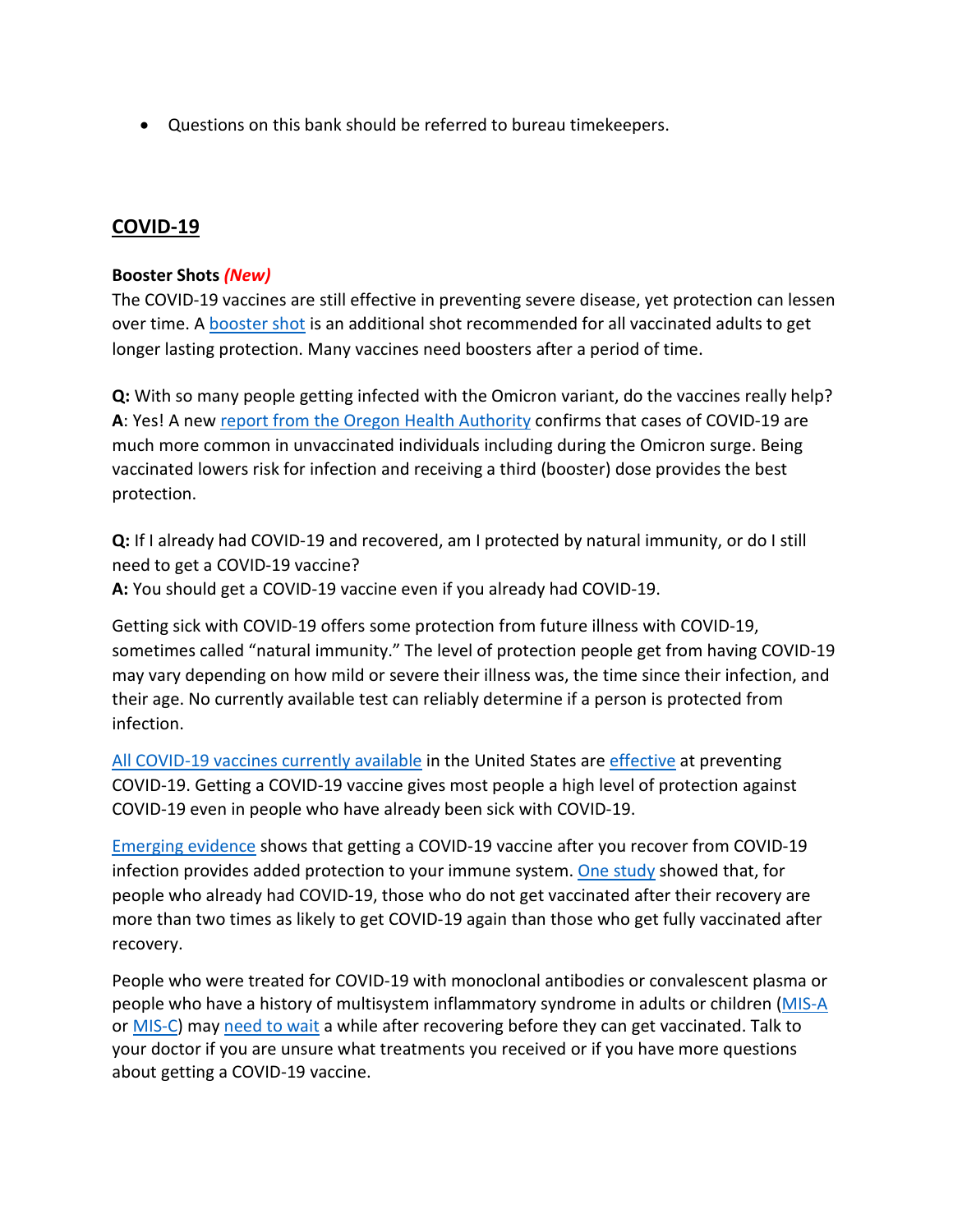# **Q:** Where can I get a booster?

**A:** To get a booster shot:

- Contact your healthcare provider.
- Ask your local pharmacy.
- Call 2-1-1.
- Visi[t GetVaccinated.Oregon.gov.](https://getvaccinated.oregon.gov/#/)
- [Visit a weekly clinic.](https://www.multco.us/novel-coronavirus-covid-19/upcoming-covid-19-vaccination-clinics)

As we move forward, we will continue to answer questions related to COVID-19 vaccinations. The intent of the information is to help you make an informed decision about vaccination. Please submit vaccination questions to [Joel.Michels@portlandoregon.gov.](mailto:Joel.Michels@portlandoregon.gov) Answers will be provided in the following week's BHR Bulletin an[d a compiled list is posted here.](https://www.portlandoregon.gov/bhr/article/797240)

The information provided is taken from the Centers for Disease Control and Prevention [\(CDC\)](https://www.cdc.gov/coronavirus/2019-ncov/vaccines/index.html) and Oregon Health Authority [\(OHA\)](https://covidvaccine.oregon.gov/) resources with input from our own Joel Michels, Nurse Practitioner, Occupational Health and Well-being Program Manager.

#### **COVID-19 At-home Testing Options**

For all employees: The federal government announced free rapid tests available for home shipping. Beginning Jan. 19, orders for up to four tests per residential address became available at [www.covidtests.gov.](http://www.covidtests.gov/)

For Kaiser enrollees: Rapid antigen home tests are available at local drugstores or online. In the coming days, as supplies increase, Kaiser will make more FDA authorized rapid antigen home tests available to members. Please visit kp.org for the most up-to-date information on supply, testing and vaccinations. To submit a reimbursement claim, please login to kp.org, go to the "Coverage & Costs" section, then select "Submit a Claim."

For Moda (CityCore/CityNet/CityBasic) enrollees: Members can purchase FDA authorized athome COVID test kits from retailers (including pharmacies and online) and submit to Moda for reimbursement using this form -- [COVID At Home Test Reimbursement.](https://www.modahealth.com/-/media/modahealth/site/shared/forms/ModaHealth-OTC-COVID-19-AtHomeTest-Medical-MemberReimbursementForm.pdf) Itemized receipts are required, and shipping costs are not reimbursable.

Additional details for Kaiser and Moda members: Quantities are limited to eight tests per person, per 30 days. Tests purchased prior to Jan. 15 are not eligible for reimbursement under this guidance. This does not modify previous guidance stating plans and issuers are not required to provide coverage of testing (including an over-the-counter COVID-19 test) for employment purposes.

#### **COVID-19 Leave for Non-Represented, DCTU, PPA-BOEC, PROTEC17, LiUNA and PFFA**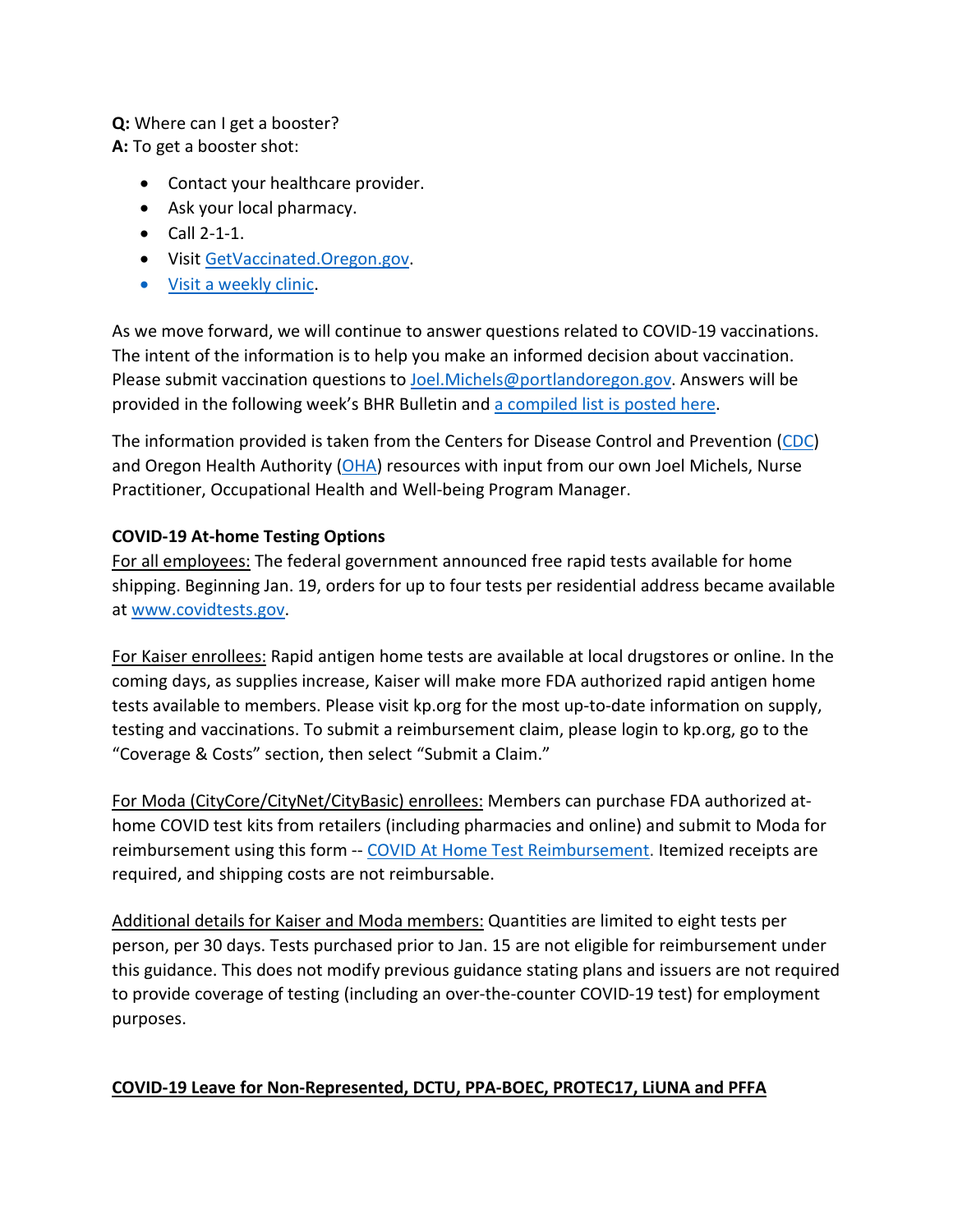#### **Represented Employees**

Non-represented, DCTU, PROTEC17, LiUNA, PPA-BOEC, and PFFA represented employees must request this leave/time off utilizing your bureau's current process for leave requests. When requesting COVID-19 Emergency Paid Sick Leave through the ESS leave request system, select the leave type "other," and enter **EPSL** (or **EPSM** if used to care for a family member) in the comment section. Requests will be reviewed by your manager/supervisor, like other requests.

Once approved, use **EPSL** (or **EPSM** if used to care for a family member) as the absence type on your timesheet. When you certify your timesheet, you are verifying that the time is only being used for one of the qualifying reasons listed below. No additional forms are required.

If you have taken time off for one of these reasons after July 1, 2021, you will need to submit or modify a corresponding leave request. When approved, work with your bureau timekeeper to update your timesheet retroactively.

Employees can use COVID-19 EPSL/EPSM leave if they are:

- 1. advised to quarantine related to COVID-19
- 2. experiencing symptoms of COVID-19 and seeking a medical diagnosis (including, but not limited to, obtaining a COVID-19 test or telehealth visit)
- 3. providing care for an impacted individual subject to quarantine or experiencing symptoms of COVID-19
	- a. Individual is defined as an immediate family member, roommate, or a similar person with whom the employee has a relationship that creates an expectation that the employee would care for the person in a quarantine or self-quarantine situation, and that individual depends on you for care during the quarantine or self-quarantine.
- 4. caring for your child whose school or place of care is closed or unavailable due to COVID-19 related reasons
- 5. taking time off to receive the vaccine (if the time off exceeds the following)
	- b. Employees may use up to two hours of regular, paid time to get a vaccination, whether on or off duty. These hours are recorded as regular paid hours on the timesheet; therefore, time entry is only required for positive pay employees or hours outside of an employee's work schedule.
	- c. For COVID-19 vaccinations that require two doses, each employee may be granted up to two hours paid time off for each dose.
	- d. Employees must submit a time request with the time type "other" and note "vaccine" in the comment section.
- 6. recovering from adverse side effects of the vaccine (adverse side effects or allergic reactions which require medical treatment may be filed as a workers' comp claim; EPSL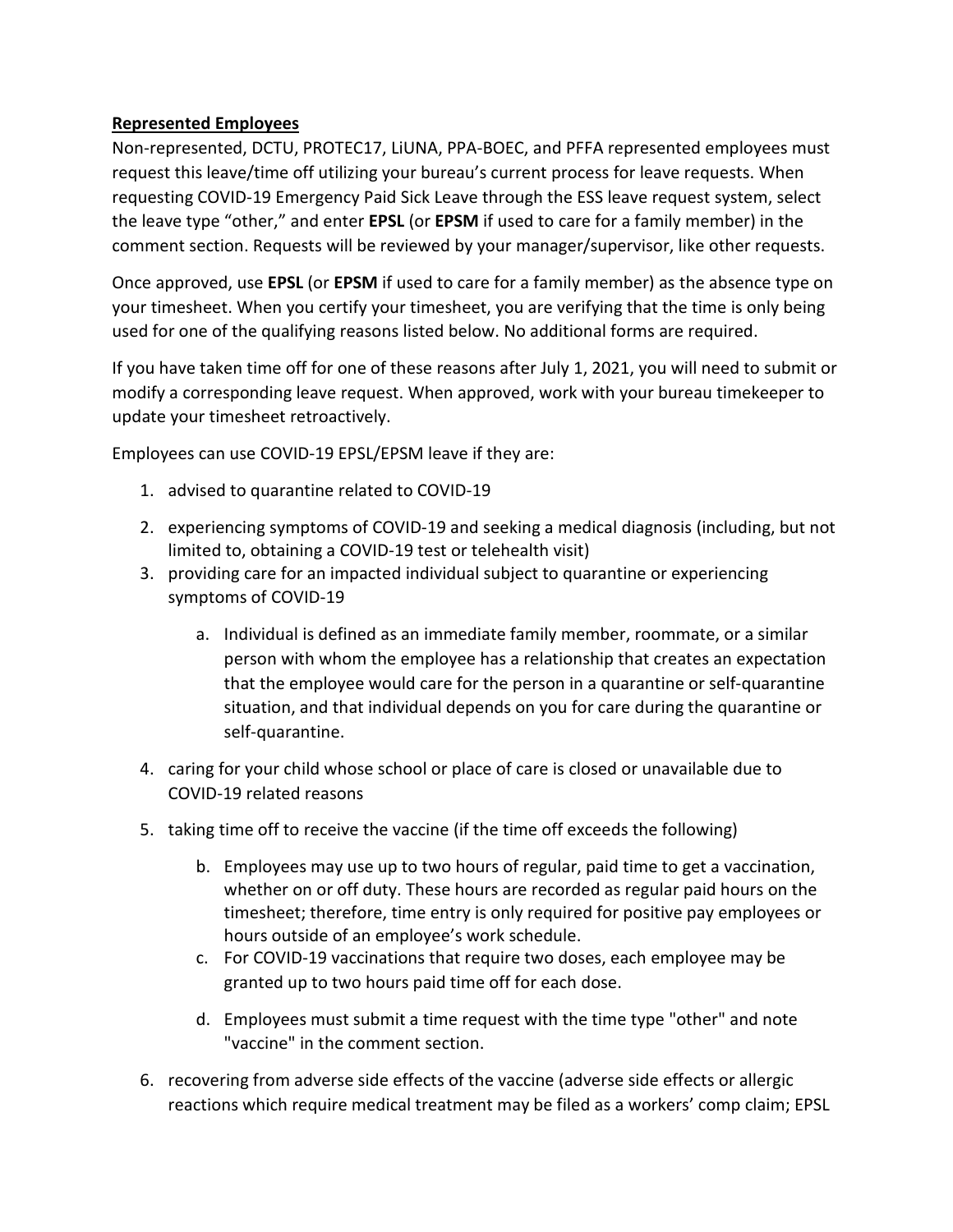and a workers' comp claim cannot be used concurrently for the same dates)

#### **Safety Net Program**

The Safety Net Program offers support options for employees and budget-constrained bureaus, addressing needs brought on by COVID-19. Tools have been created to provide bureauapproved flexible leave options to employees during national- and state-declared emergencies. Details can be found on the BHR Safety Net page at [https://www.portlandoregon.gov/bhr/81209.](https://www.portlandoregon.gov/bhr/81209)

[The City's COVID-19 Response page is available here.](https://www.portlandoregon.gov/bhr/index.cfm?&c=81055)

# <span id="page-9-0"></span>**Moving Forward**

To ensure safety in the workplace for employees moving forward, please see the following requirements for all employees, and the new Citywide accommodations for staff who are not fully vaccinated (received all required doses of a COVID-19 vaccine **and** have completed the 14 day waiting period), have a medical or religious exception, or are unvaccinated sworn police officers exempt under ORS 433.416.

#### *Current* **Safety Citywide Protocols for all employees regardless of vaccine status:**

- Follow all Workplace Health and Safety Guidance protocols.
	- o Wear a face covering at all indoor City worksites. Vaccinated employees can remove masks when able to work in a single office with the door closed.
	- o Wear a face covering in all outdoor settings when social distancing is not possible.
	- o Frequently wash your hands.
	- o Complete the daily [Health Assessment Survey | Portland.gov](https://www.portland.gov/health-assessment) prior to reporting to a City facility.
	- o Stay home when you're sick.
- Follow any Bureau-specific safety protocols issued by a Bureau Director.
- Link to guidance at [https://www.portlandoregon.gov/bhr/81288.](https://www.portlandoregon.gov/bhr/81288)

**Citywide requirements** for employees who are not fully vaccinated and have a temporary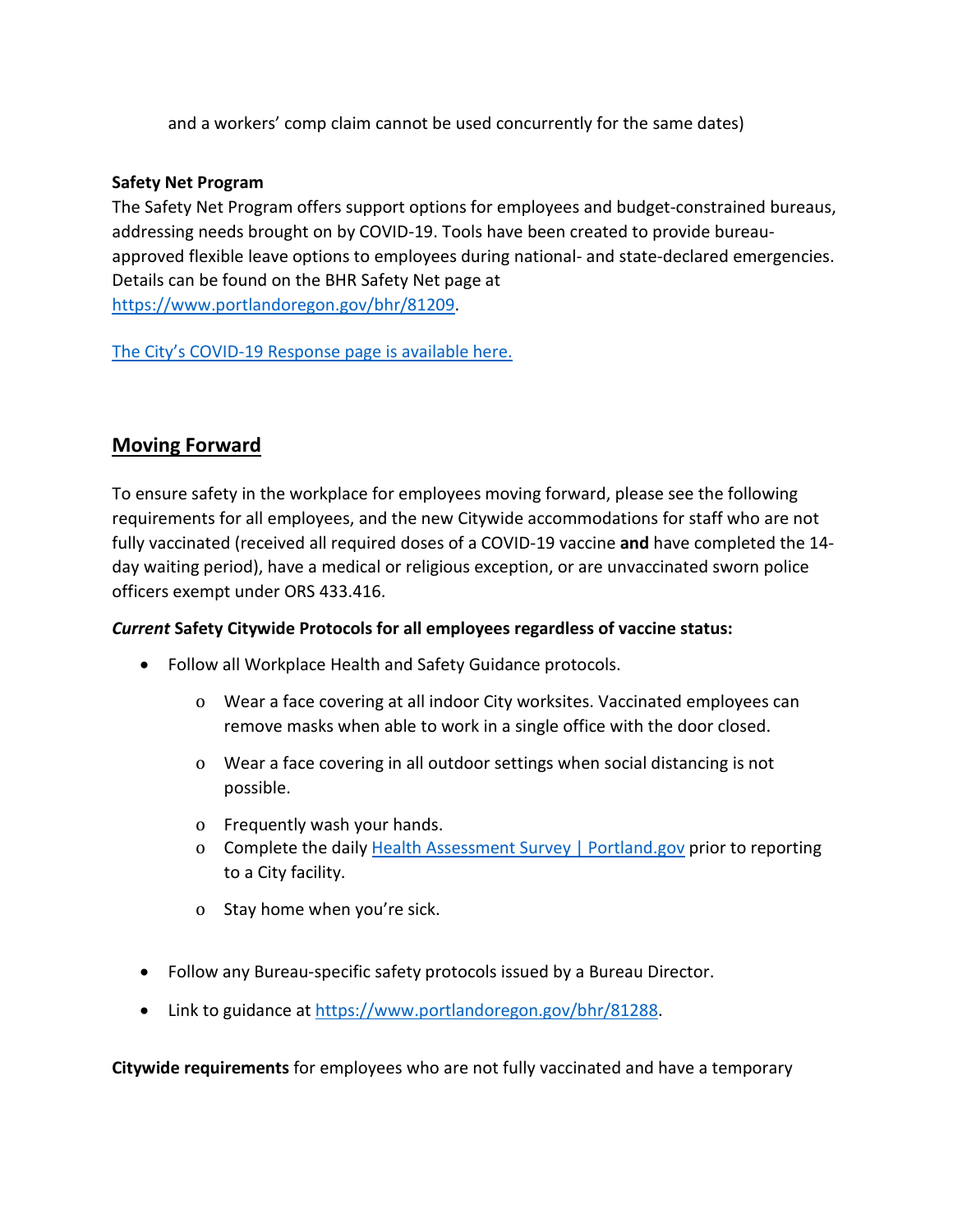accommodation during the final 14-day waiting period, have a medical or religious exception, or are unvaccinated sworn police officers exempt under ORS 433.416:

- Wear a **KN95** face covering at all indoor City worksites, at all times of the day or night, regardless of whether you can work in a single office with the door closed or in a City vehicle.
- As soon as the face covering is issued, it must be worn.
- To the extent possible, each person shall take additional precaution by social distancing during break and lunch periods, such as taking staggered breaks and lunches when approved by a supervisor, having one person at a time in a break room, taking breaks outside, etc.
- In all City-owned congregated live/work spaces, unvaccinated employees shall be required to eat in their individual living spaces (in a fire station) or otherwise separated from other employees, such as eating outside.
- All unvaccinated employees who are unable to maintain a 6-foot distance from coworkers and must work in proximity will be provided an N95 mask. This will be for use in situations such as when required to make an emergency repair in a confined space. Please see your manager/supervisor if you cannot maintain a 6-foot distance from coworkers.
- Abide by any other safety precautions as required by each employee's bureau.
- The City's intent is to implement both detection and prevention strategies, which will include testing and become part of the requirements for unvaccinated employees once all protocols are established. We expect to have testing in the coming weeks. The City reserves the right to reconsider, alter, or change any of these requirements and will provide employees with notice of such changes.

If you have concerns that another City employee is failing to comply with these requirements within your workgroup or otherwise, or if you witness any other situation which gives rise to a safety concern, please direct those concerns to your manager, supervisor, even beyond your usual chain of command, or your bureau's assigned [HR Business Partner.](https://www.portlandoregon.gov/bhr/article/430513) The City will strictly enforce these requirements, up to and including termination for failure to comply.

**Frequently Asked Questions, and Answers,** [that include work safety information as well as](https://www.portland.gov/bhr/covid-19-safety-info-and-requirements-faq)  [requirements moving forward.](https://www.portland.gov/bhr/covid-19-safety-info-and-requirements-faq)

Please be mindful that everyone's situation is unique to them, and that each of us plays a role in how we move forward as the City that works.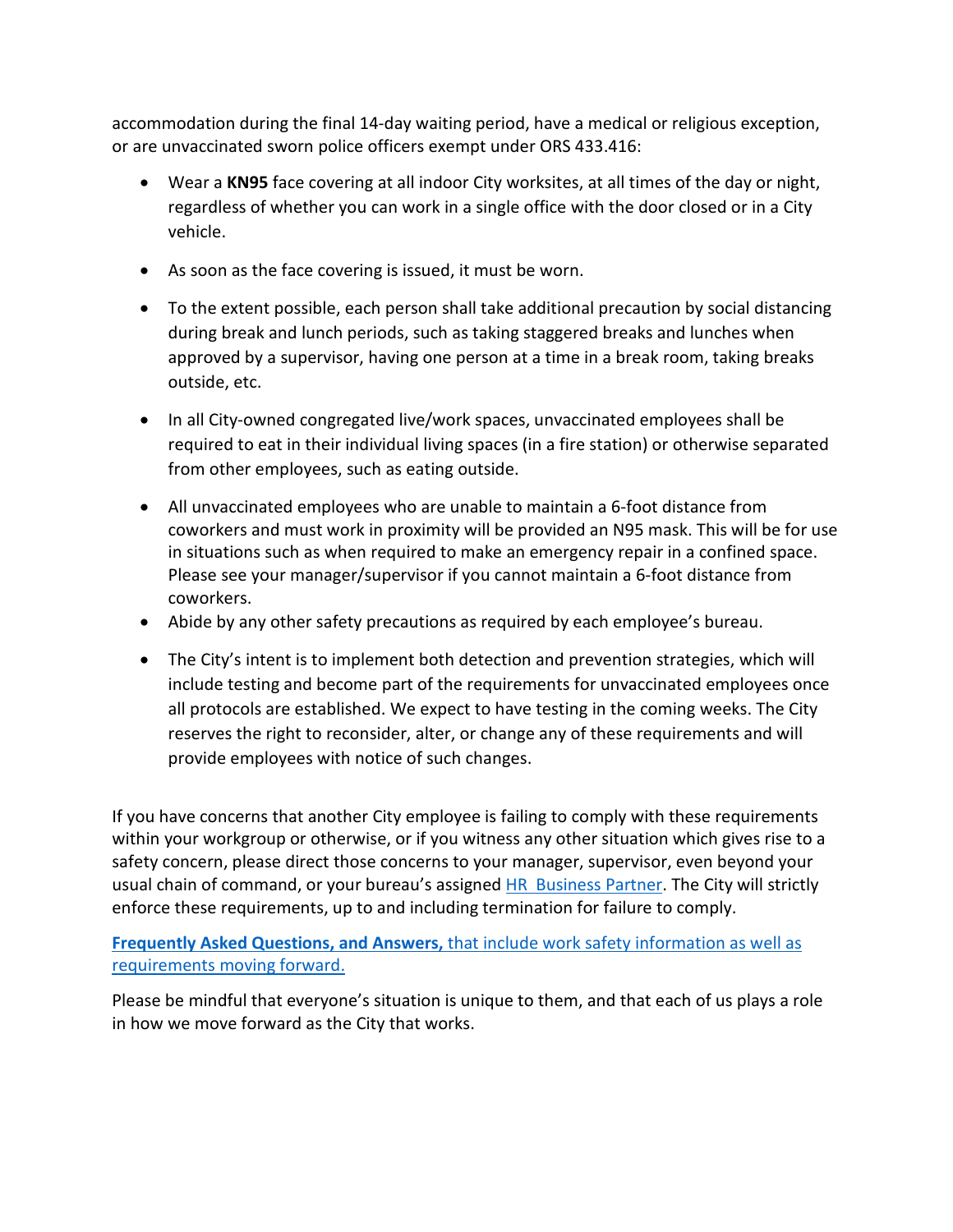# <span id="page-11-0"></span>**Washington State Paid Family & Medical Leave (WAPFML)**

On Jan. 1, 2020, the state of Washington implemented a new paid family and medical leave program. Due to the COVID-19 pandemic, City employees began working remotely in the state of Washington in March 2020. City of Portland employees who work remotely a minimum number of hours in Washington may be eligible for this benefit.

#### **What is Washington State Paid Family & Medical Leave (WAPFML)?**

- Employees may be eligible for up to 12 weeks of paid leave for their own medical needs or to care for a family member (or up to 16 or 18 weeks for more than one qualifying event in the same year or for pregnancy incapacity).
- If an employee is approved for WAPFML, the employee may receive up to 90% of their weekly pay—up to a maximum of \$1,206 per week in 2021. The maximum weekly benefit amount for 2022 is \$1,327 per week.

#### **How does an employee qualify?**

- Employees must be working from Washington state and work a minimum of 820 hours in the last four quarters (which equals one year) to qualify for benefits.
- Bureaus will be responsible for reporting an employee's current and expected work location to the Bureau of Human Resources each pay period.
- Washington State manages this program, determines eligibility, and makes payments to employees directly.

#### **How is this benefit funded?**

- The program is funded by both employers and employees at the rate of .6% an employee's gross wages. As of Jan. 1, 2022, employees are responsible to pay these premiums through a biweekly payroll deduction. The law requires 73.22% of the premium to be paid by the employee and 26.78% to be paid by the employer. For instance:
	- Employee's gross paycheck equals \$1,000 for the pay period
	- \$4.39 is deducted from the employee's paycheck
	- \$1.61 is paid by the City
	- A total of \$6 is sent to the state of Washington to fund the program

#### **How do I apply or find out more information?**

- Visit the WAPFML website to apply for WAPFML leave: [https://paidleave.wa.gov.](https://paidleave.wa.gov/)
- Contact your bureau timekeeper to notify them of an application for WAPFML, learn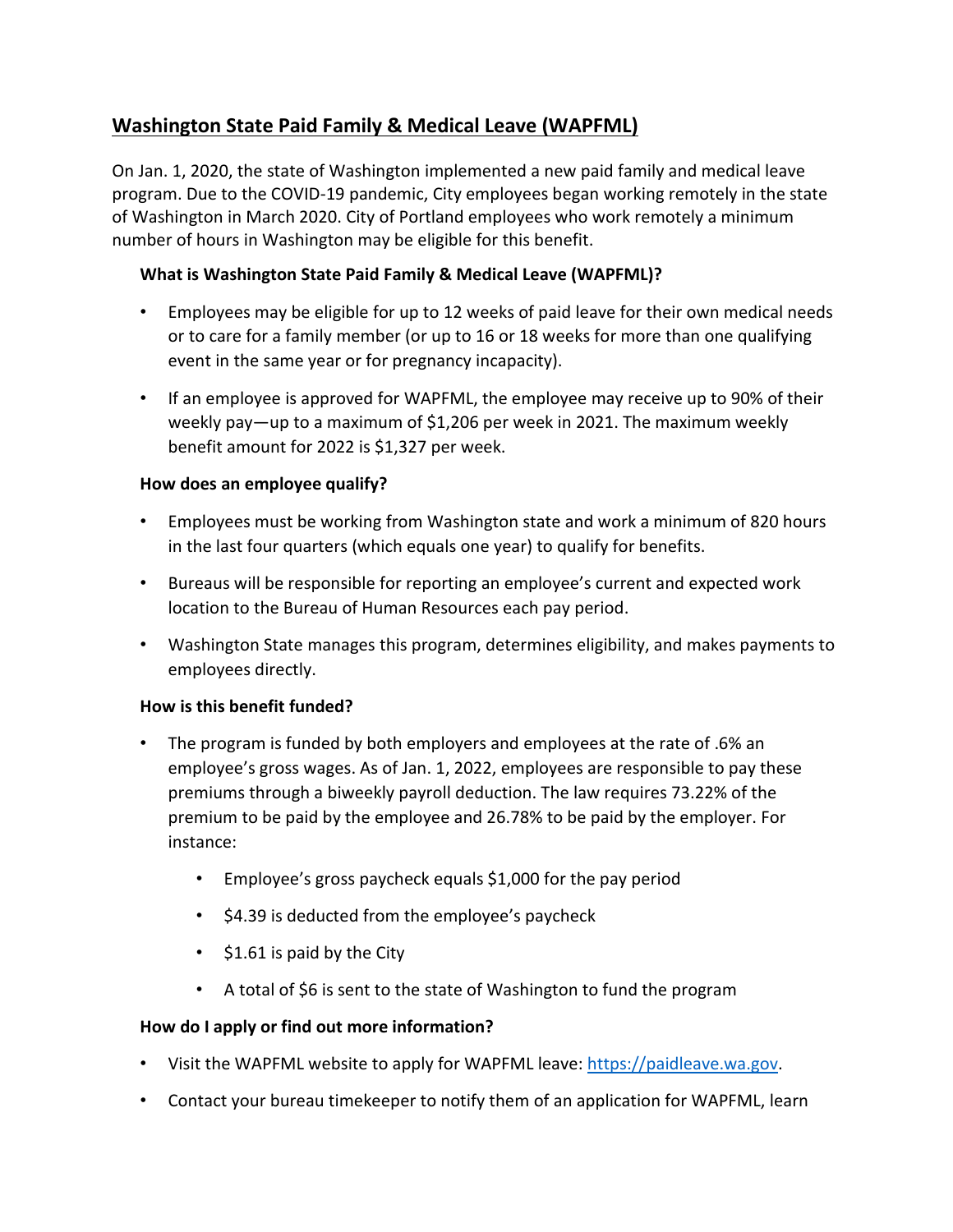how to enter leave on your timesheet, and answer questions regarding payroll deductions or to report changes in remote work in Washington state.

- Contact your bureau FMLA coordinator with questions about how this affects or interacts with FMLA leaves.
- Additional information will soon be available in an FAQ.

# <span id="page-12-0"></span>**SuccessFactors Performance Management for Non-Represented Employees**



#### **Grow in 2022!**

The Grow phase of our performance cycle runs from Jan. 1 - March 31. During this phase, the only action that is required is to:

- 1. Conduct the Grow check-in with your manager review your Service and People objectives and discuss progress to date.
	- [Performance Form 01 Check Ins \[ Employee \] YouTube](https://www.youtube.com/watch?v=jsjxScZqKqU)
- 2. Your manager will need to enter the date that you conducted the check-in on the review form to complete this action.
	- [Performance Form 02 Check Ins \[ Manager \] YouTube](https://www.youtube.com/watch?v=Knt9VreiIYU)
- Following each quarterly check-in, you and your manager should record progress, results, comments, as well as note any changes or necessary adjustments to each objective on your Performance form.

In addition, the Grow Phase serves as a chance for bureaus to launch optional **360 and Upward Feedback Surveys**.

- o The optional surveys are launched and managed within SuccessFactors.
- o There are two types of surveys available in the system:
	- **Upward Feedback Survey** Upward feedback allows leaders to collect feedback from their direct reports. Collective feedback from the people who report to them helps managers understand how they are doing in their leadership role, including what they're doing well and where they might need to improve.
	- **360 Feedback Survey** 360 feedback is a process in which employees can receive candid and valuable feedback from the people they work with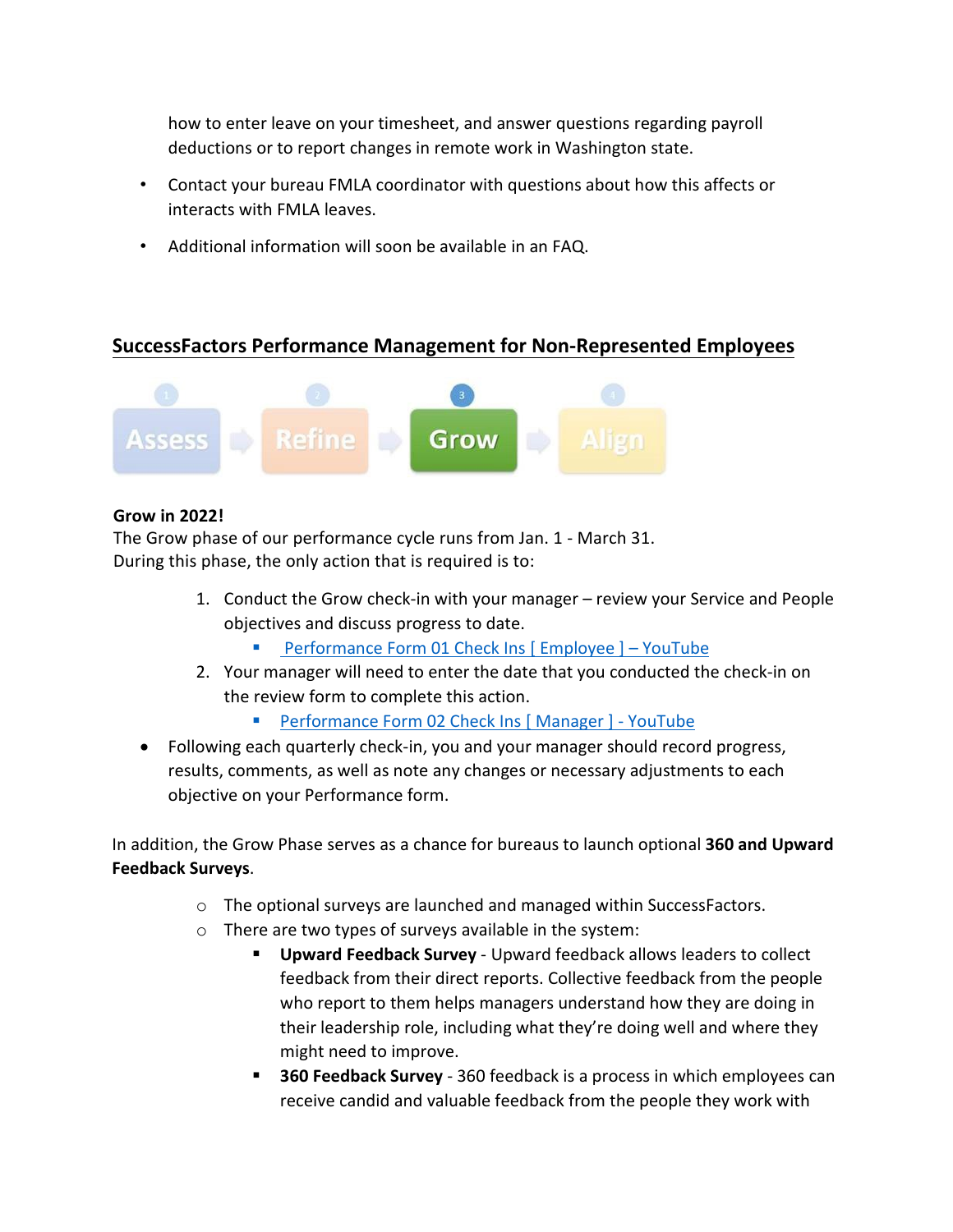each day, whether that's from leaders, peers, or direct reports.

- $\circ$  The focus of both surveys is on developmental feedback to inform future People objectives for employees and/or managers.
- o Bureaus that choose to use these developmental surveys can determine a timeline that works best for them, however here is a sample process flow for **the Upward Feedback process** with helpful links on each step included:

| <b>Owner</b>                            | <b>Action</b>                    | <b>Instructions</b>              | <b>Timeline</b>            |
|-----------------------------------------|----------------------------------|----------------------------------|----------------------------|
| <b>Manager</b>                          | Launch Survey                    | https://youtu.be/Fmh8-<br>flhlW8 | January 1-14               |
| <b>Employee</b>                         | <b>Nominate Raters</b>           | https://youtu.be/c7kSrR<br>mt3x8 | January 17-28              |
| <b>Manager</b>                          | Edit & Approve<br>Raters         | https://youtu.be/6BN4n<br>mPAlto | January 31 -<br>February 4 |
| <b>Respondents</b>                      | Provide Feedback                 | https://youtu.be/TQHv2k<br>Qc9bY | February 7-28              |
| <b>Manager &amp;</b><br><b>Employee</b> | <b>Review Feedback</b>           | https://youtu.be/imFlsOrj<br>MdU | March 1-31                 |
| Manager &<br><b>Employee</b>            | Acknowledge<br><b>Discussion</b> | https://youtu.be/bnqudr<br>6oCq0 | By March 31                |

Finally, speaking of surveys, now that we are halfway through the new SuccessFactors Performance Review Process cycle, **we want to hear your feedback**.

Please let us know what tweaks, revisions, or updates you'd like to see in the 2022/23 Performance Cycle. You can share your feedback [here.](https://forms.gle/74cXX7DKyu5qDiVr9)

- As always, remember you can access the SuccessFactors Performance Management platform in CityLearner through [the employee portal,](https://www.portlandoregon.gov/employee/index.cfm?) or by opening the following CityLearner link in your browser [www.portlandoregon.gov/sf](http://www.portlandoregon.gov/sf) and clicking on "objectives" in the drop-down menu.
- When employees are hired after October 1, the employee's manager can launch their form by following the instructions on the Performance and Development Review web page under the "07 Create a Performance Form (for a New Employee)" section, [https://www.portlandoregon.gov/bhr/80673.](https://www.portlandoregon.gov/bhr/80673)
- If you missed any of the communication or resources leading up to this point, you can access a simple process overview guide [here](https://www.portlandoregon.gov/bhr/article/758125) or check out the dedicated [BHR web page,](https://www.portlandoregon.gov/bhr/index.cfm?&c=80673)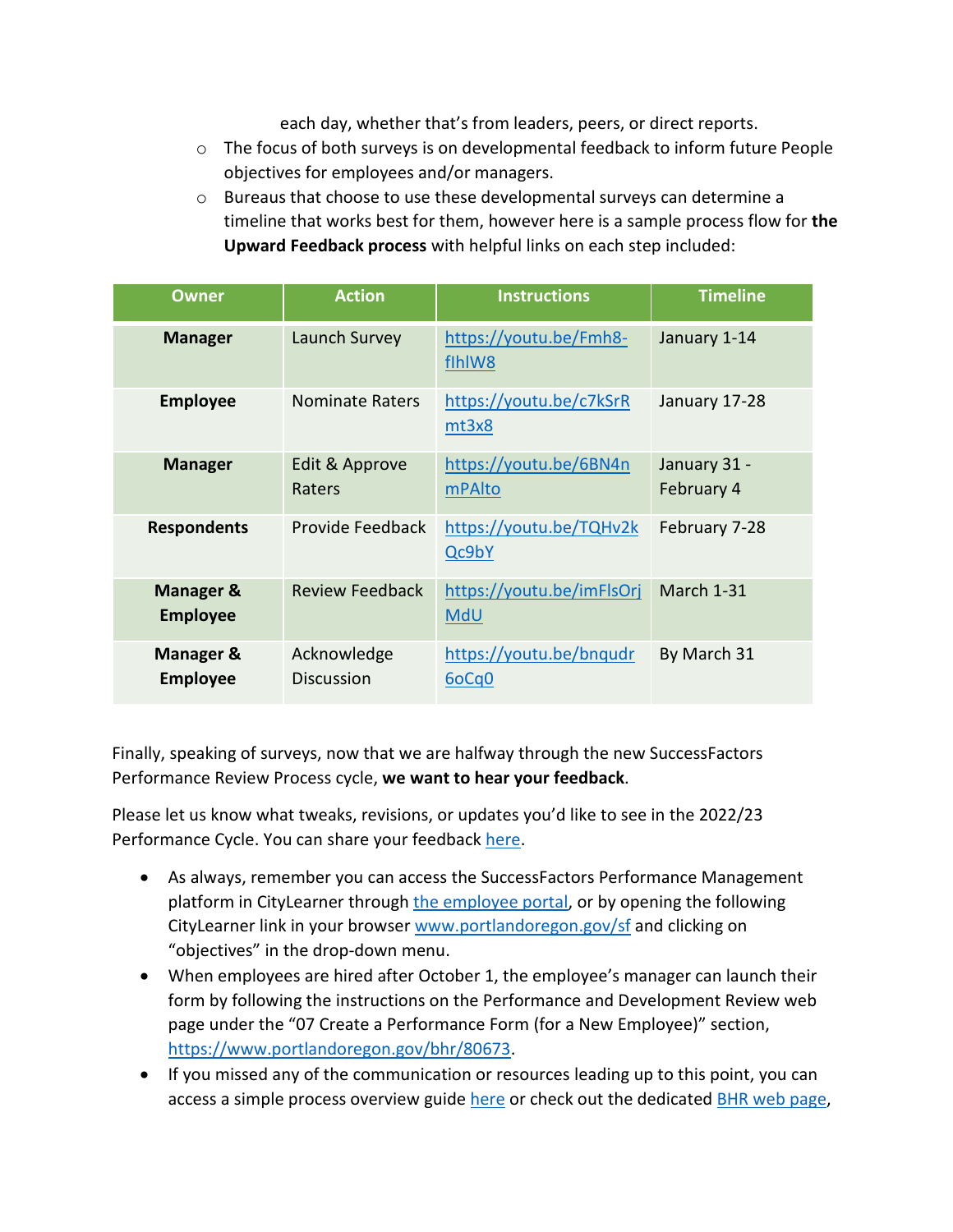full of useful videos and reference material on our process.

# <span id="page-14-0"></span>**Benefits**

#### **CityStrong GuidanceResources**

CityStrong and Benefits want to remind employees of the City's new partnership with **ComPsych** as our Employee Assistance Program (EAP) provider effective Jan. 1, 2022**\***. We are rebranding EAP services as **CityStrong GuidanceResources**. This benefit provides a holistic, comprehensive, and personalized approach to connect employees in a straightforward and efficient way to resources.

*\*This change in provider is for Non-rep, DCTU, PCL, PPA-BOEC, PROTEC17, and Recreation. There is no coverage change for PFFA, PPA, PPCOA, which will continue to receive service from Canopy (formerly known as Cascade Centers).*

**Note:** If your provider is part of the ComPsych panel, you'll need to obtain a new authorization for January and beyond. If your provider is not a part of the new panel, you can possibly transfer your sessions over to medical coverage if they are part of Moda or Kaiser (dependent upon health plan selection). The City has waived in-network mental health copays on the medical side, so there would be no cost. You can also encourage a provider to become part of the panel (which may take a little time) or you can establish a relationship with a new provider. We understand these may not be ideal options and can help navigate the best one for you.

Everyone started the new year with access to all 10 visits, so no previous visit usage carried forward.

**CityStrong GuidanceResources contact info:** 855.888.9891 [guidanceresources.com](https://www.guidanceresources.com/groWeb/login/login.xhtml) App: GuidanceNow Web ID: CityStrong

**Webinars** *(New)* **Deferred Compensation Program: Retirement Readiness** Thursday, Feb. 10, 12 p.m. [Register here.](https://voyafa.zoom.us/webinar/register/WN_4_P7SukpRta9z0Omd9hJ6A)

#### **Connecting Mind and Body for Healthy Living**

*(New)* Your body responds to the way you think, feel and act. This is often called the "mind/body connection." When you're stressed, anxious or upset, your body tries to tell you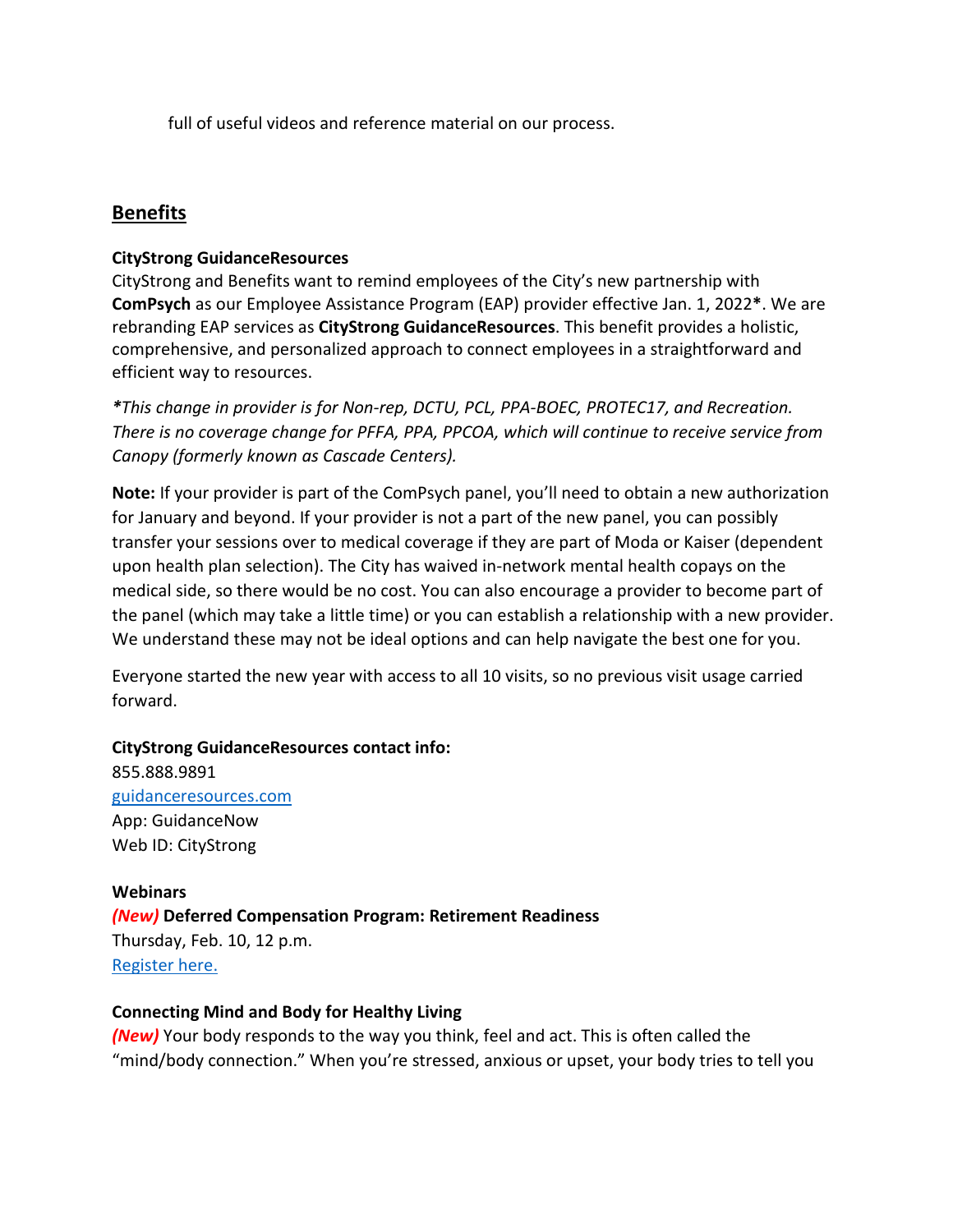that something isn't right. For example, high blood pressure might develop after a particularly stressful event, such as the death of a loved one.

People with good emotional health are aware of their thoughts, feelings and behaviors. They have learned healthy ways to cope with the stress and problems that are a normal part of life. They feel good about themselves and have healthy relationships. Poor emotional health can weaken your body's immune system, making you more likely to get colds and other infections during emotionally difficult times. Also, when you are feeling stressed, anxious or upset, you may not take care of your health as well as you should. You may not feel like exercising, eating nutritious foods or taking medicine that your doctor prescribes. Abuse of alcohol, tobacco or other drugs may also be a sign of poor emotional health.

At the end of this workshop, you will be able to identify the relationship between mind and body, ways to enhance the mind/body connection and identify your personal action plan for mind/body connection.

Tuesday, Feb. 15, 1-2 p.m. [Register here.](https://us06web.zoom.us/webinar/register/WN_bCvhn1zVQS2gYWPkz6Kqcg)

#### **Using Mindfulness to Manage Stressors in Everyday Life**

*(New)* Mindfulness is a focus on things only happening in the present moment. Participants will understand the meaning of "mindfulness" and why increasing mindfulness can improve daily living. Application of easy, practical, and quick ways to build more mindful moments into daily life will be discussed.

Wednesday, Feb. 16 Session #1: 12-12:30 p.m. Session #2: 12:45-1:15 p.m. [Register here.](https://event.on24.com/eventRegistration/EventLobbyServletV2?target=reg20V2.jsp&eventid=3578141&sessionid=1&key=B75AC9110AA387FA1FCE939787A3AF4F&groupId=3281471&sourcepage=register)

#### **The Five Pillars of Personal Finance**

*(New)* The United Stated Department of the Treasury has proposed a set of financial core competencies that will be used to establish a clear understanding about what all adults should know regarding the basic concepts of financial literacy.

The five core concept areas identified are:

- 1. Earning
- 2. Spending
- 3. Saving
- 4. Borrowing
- 5. Protecting against risk

This session covers the basics (or essentials) of each area and describes practical skills needed to competently address (or manage) personal finances.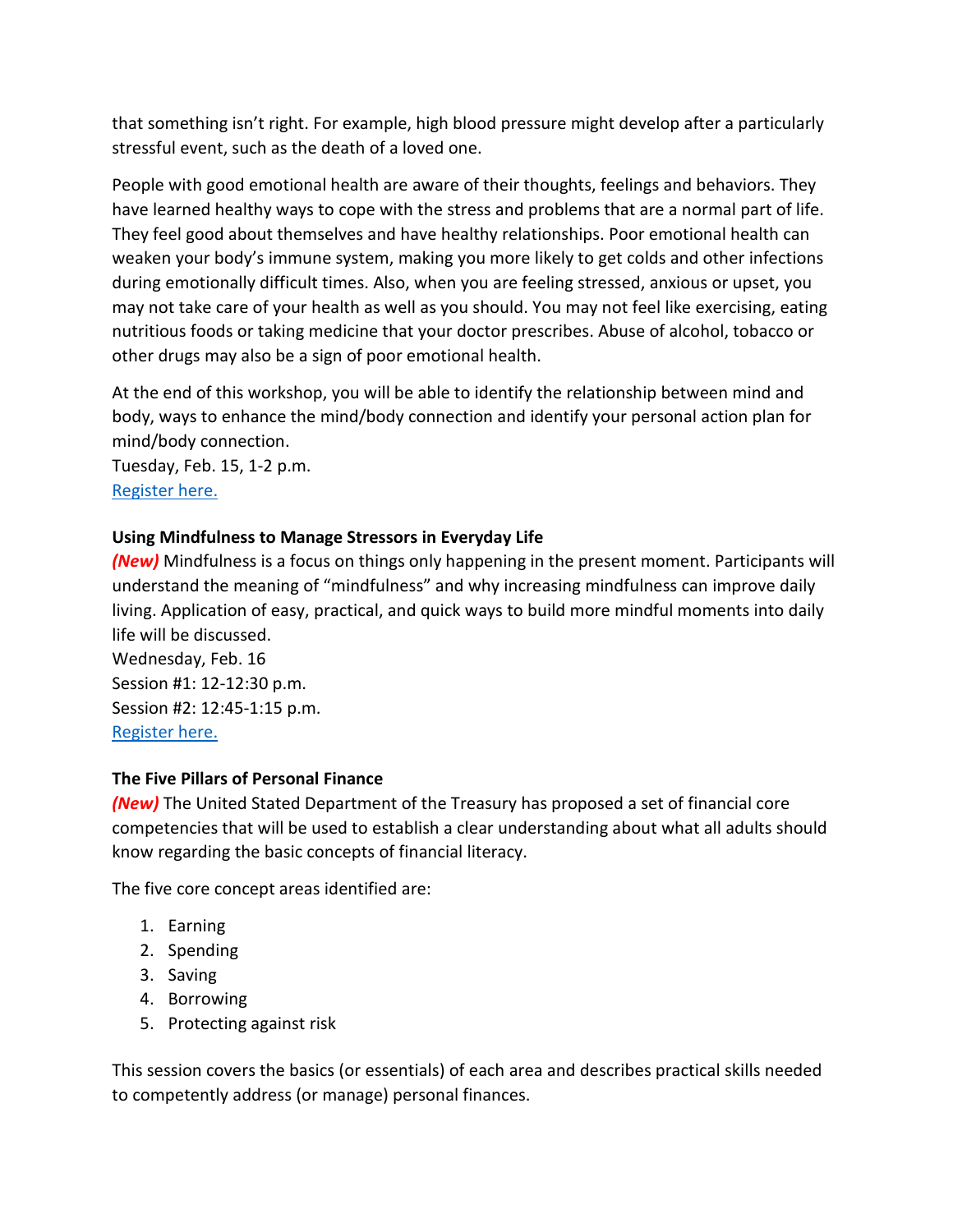Thursday, Feb. 24, 1 p.m. [Register here.](https://us06web.zoom.us/webinar/register/WN_EW_ubhCWQwGDs6r2LqKXww)

[Webinars for All – On Demand](https://cascade-gateway.lifeadvantages.net/module.php/core/loginuserpass.php?AuthState=_3ce03a5425cee12e62d0304fc638e4faf53e14890d%3Ahttps%3A%2F%2Fcascade-gateway.lifeadvantages.net%2Fsaml2%2Fidp%2FSSOService.php%3Fspentityid%3Dhttps%253A%252F%252Fsaml-01.personaladvantage.com%252Fsp%26cookieTime%3D1625593352%26RelayState%3Dss%253Amem%253A1d8e1b0ec14601a8153ab04497bc5fd0f0d50a5926308558f40d35a41079c199) [Managers/Supervisors – On Demand](https://www.portlandoregon.gov/bhr/article/750308) [Access previous Cascade Centers and Moda Health webinars.](https://www.portlandoregon.gov/bhr/index.cfm?&c=79368)

# <span id="page-16-0"></span>**Recruiting**

#### **Data Corner**

Here's an update on Time to Fill for casual vs. non-casual recruitments in FY22 through December. Time to Fill is the number of days from the time a requisition is received in BHR until the hiring manager extends an offer to the successful candidate. The first image below shows Time to Fill data for **casual** hires for all bureaus and classifications in FY22. The second image shows Time to Fill data for **non-casual** hires for all bureaus and classifications in FY22. You can see that the average Time to Fill so far this fiscal year is 91 days for casuals, compared to 87 days for non-casuals. Overall, the Citywide average Time to Fill for all hires in FY22 is 89 days.

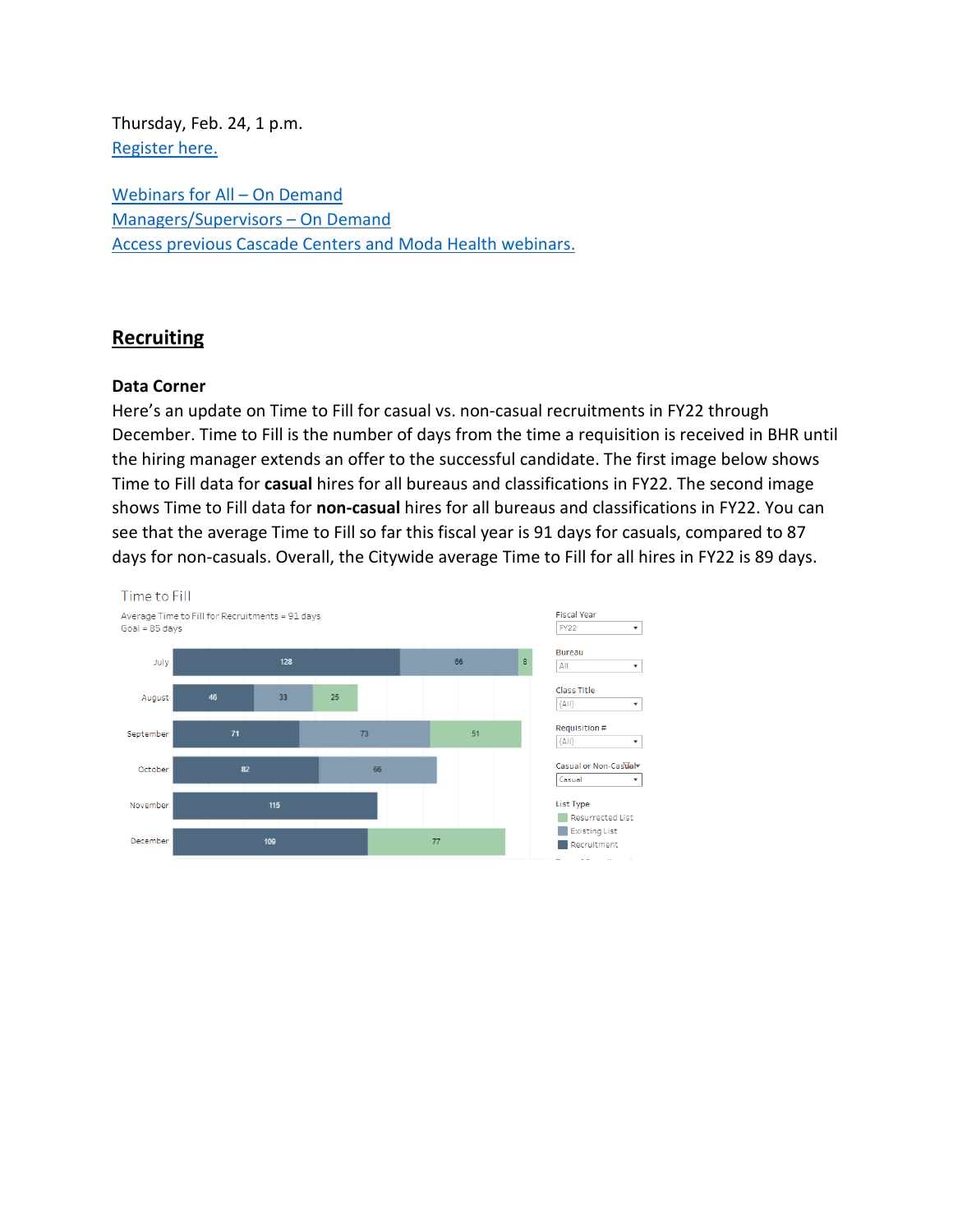

The BHR Dashboard is published on the City's website by the third Wednesday of each month. To see more of the BHR Dashboard, go to [https://www.portlandoregon.gov/bhr/77445.](https://www.portlandoregon.gov/bhr/77445)

#### **Jobs**

[Current Internal Recruitments](https://www.governmentjobs.com/careers/portlandor/promotionaljobs) [Current External Recruitments](https://www.governmentjobs.com/careers/portlandor?) [Current Lateral Transfer Opportunities](https://www.governmentjobs.com/careers/portlandor/transferjobs)

# <span id="page-17-0"></span>**Training** *(VIRTUAL)*

#### **Required, All Employees**

Be sure to visit [CityLearner](https://www.portlandoregon.gov/sf) for course descriptions and the most current class details.

*Workplace Harassment & Discrimination* **Prevention (HR 2.02)** *Initial for Non-Supervisory Employees* Friday, March. 4, 1:30-3:30 p.m.

*Workplace Harassment & Discrimination Prevention (HR 2.02) Refresher for Non-Supervisory Employees* Friday, April 29, 3-4 p.m.

*Workplace Harassment, Discrimination, & Retaliation Prevention (HR 2.02) Initial Training for Managers/Supervisors* 

Wednesday, Feb. 16, 10 a.m. - 12:00 p.m.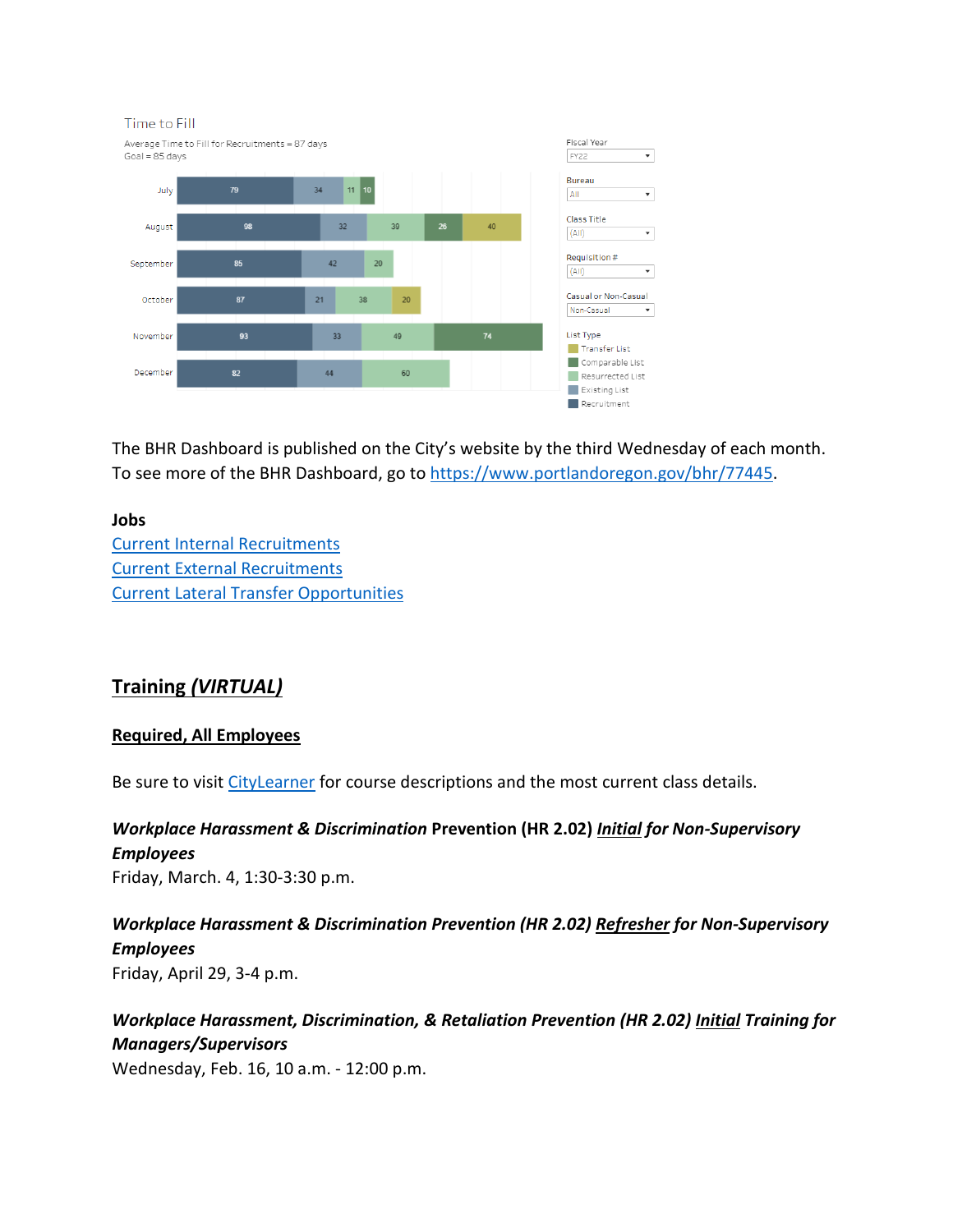# *Workplace Harassment, Discrimination, & Retaliation Prevention (HR 2.02) Refresher Training for Managers/Supervisors*

Wednesday, Feb. 23, 9-10 a.m.

#### *Racial Equity 101*

Friday, Feb. 11, 1:30 p.m. - 5 p.m. Thursday, Feb. 24, 8:30 a.m. - 12 p.m. Thursday, March 10, 8:30 a.m. - 12 p.m.

# *Reasonable Suspicion of Drug and Alcohol Use Training for Managers and Supervisors*

*(New)* The training has been split into two separate trainings:

*1) Reasonable Suspicion Training (DOT)* **Cost \$30.00** *(New)* Thursday, Feb. 17, 9 a.m. - 12 p.m. *2) Reasonable Suspicion Training (NonDOT)* **Cost \$30.00** *(New)* Thursday, March 3, 9-11 a.m.

#### *Defensive Driver Training -- eLearning now available in CityLearner – Updated July 2021*

Purpose: Present basic defensive driving techniques useful for any driver. Program also reviews expectations while driving on city business. These classes enable city drivers to comply with *[HRAR 4.13 Vehicle Loss Prevention.](http://www.portlandoregon.gov/?mode=search&search_action=SearchResults&top_category_tree_id=25777&filter_category_tree_id=25777&search_category_tree_id=25777&search_words=HRAR+4.13+Vehicle+Loss+Prevention&submit=Search)* Drivers need to refresh defensive driver training every three years. Content is broken into five modules or sections. Each module can be taken individually.

#### **Training topics include**:

- Driving policies
- Defensive driving strategies and techniques
- Factors affecting driver performance
- Safe backing
- Driving in adverse conditions
- Sharing the road
- Incident reporting requirements.

The eLearning can be taken at any time. Here is a direct link to the course: **Defensive Driver** 

**Leadership Engagement and Development (LEAD) Program for Managers & Supervisors** (These classes are open to *all* Managers and Supervisors for registration.)

#### *Emotional Intelligence*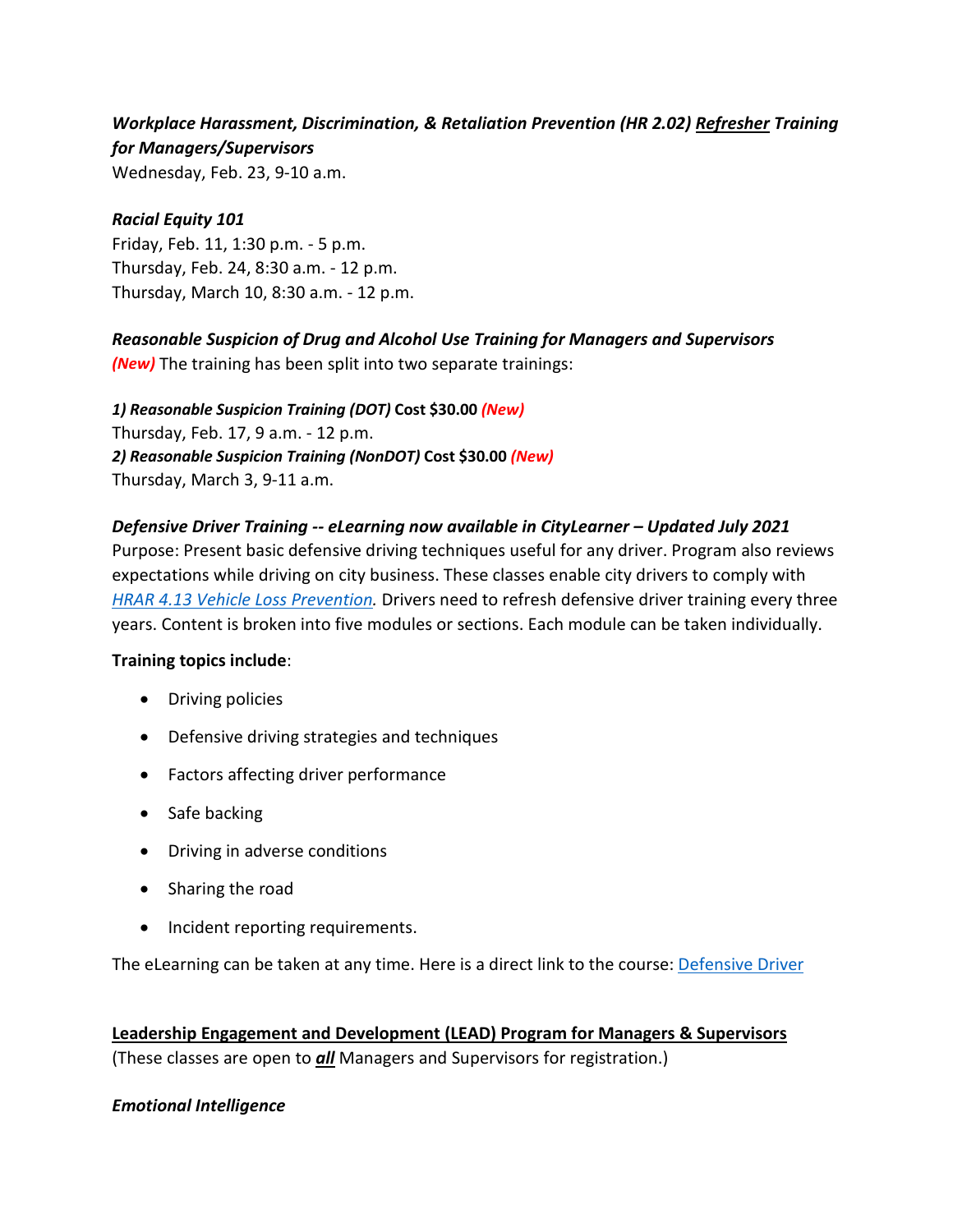Part 1: Tuesday, March 8, 9 a.m. - 12 p.m. Part 2: Thursday, March 10, 9 a.m. - 12 p.m.

#### *Understand the Neurology of Equity & Inclusion*

**[Portland State University, Center for Executive and Professional Education,](https://www.pdx.edu/professional-education/)** [Tia Coachman](https://www.pdx.edu/professional-education/profile/tia-coachman)

Thursday, March 31, 9 a.m. - 12 p.m. Thursday, April 7, 1-4 p.m. Thursday, April 28, 9 a.m. - 12 p.m. Thursday, May 5, 9 a.m. - 12 p.m.

#### **Professional Development**

#### *New Employee Orientation*

Click [New Employee Orientation](https://www.portlandoregon.gov/bhr/77721) for more information. Tuesday, March 8, 10 a.m. - 1:30 p.m. (30-minute lunch break is included)

# *SAP SuccessFactors hosts the City's new online Performance Review Process for all meriteligible staff!*

Specifically designed for non-supervisory staff as well as managers and supervisors, to provide participants with an overview of the Fiscal Year process with information on the four phases of the performance review cycle including – Assess, Refine, Grow, and Align.

At the completion of the courses, participants should understand the following:

- Performance cycle
- Two types of objectives used in this process
- How to conduct a check-in
- How this cycle supports fair and consistent ratings.

Here are the direct links to the classes: [SuccessFactors Performance Review Process Overview](https://cityofport.plateau.com/learning/user/common/viewItemDetails.do?OWASP_CSRFTOKEN=DU90-LX7U-MJFA-R3RR-74UK-2I97-WO9L-P1RW&componentID=29037&componentTypeID=ELRN&fromSF=Y&revisionDate=1621295700000&menuGroup=Learning&menuItem=Cur&fromDeepLink=true&hideItemDetailsBackLink=true) [SuccessFactors Performance Review Process Overview for Managers and Supervisors](https://cityofport.plateau.com/learning/user/common/viewItemDetails.do?OWASP_CSRFTOKEN=52B6-NP4F-RXCB-ZUY3-124U-DEBZ-IMIS-A678&componentID=29040&componentTypeID=ELRN&fromSF=Y&revisionDate=1621298220000&menuGroup=Learning&menuItem=Cur&fromDeepLink=true&hideItemDetailsBackLink=true)

#### **Procurement Training**

*Contractual Risk* Tuesday, Feb. 22, 9-11 a.m. [Join Microsoft Teams Meeting](https://teams.microsoft.com/l/meetup-join/19%3ameeting_ZjhkNmE5Y2EtODgyZS00NGQ4LTkxZGEtMDY1ZTE4YzdlYmZh%40thread.v2/0?context=%7b%22Tid%22%3a%22636d7808-73c9-41a7-97aa-8c4733642141%22%2c%22Oid%22%3a%2286b2ae6e-2fe6-44ca-9974-4b60b2e2cd99%22%7d) [+1 971-323-0035,](tel:+19713230035,,878306628) Conference ID: 878 306 628#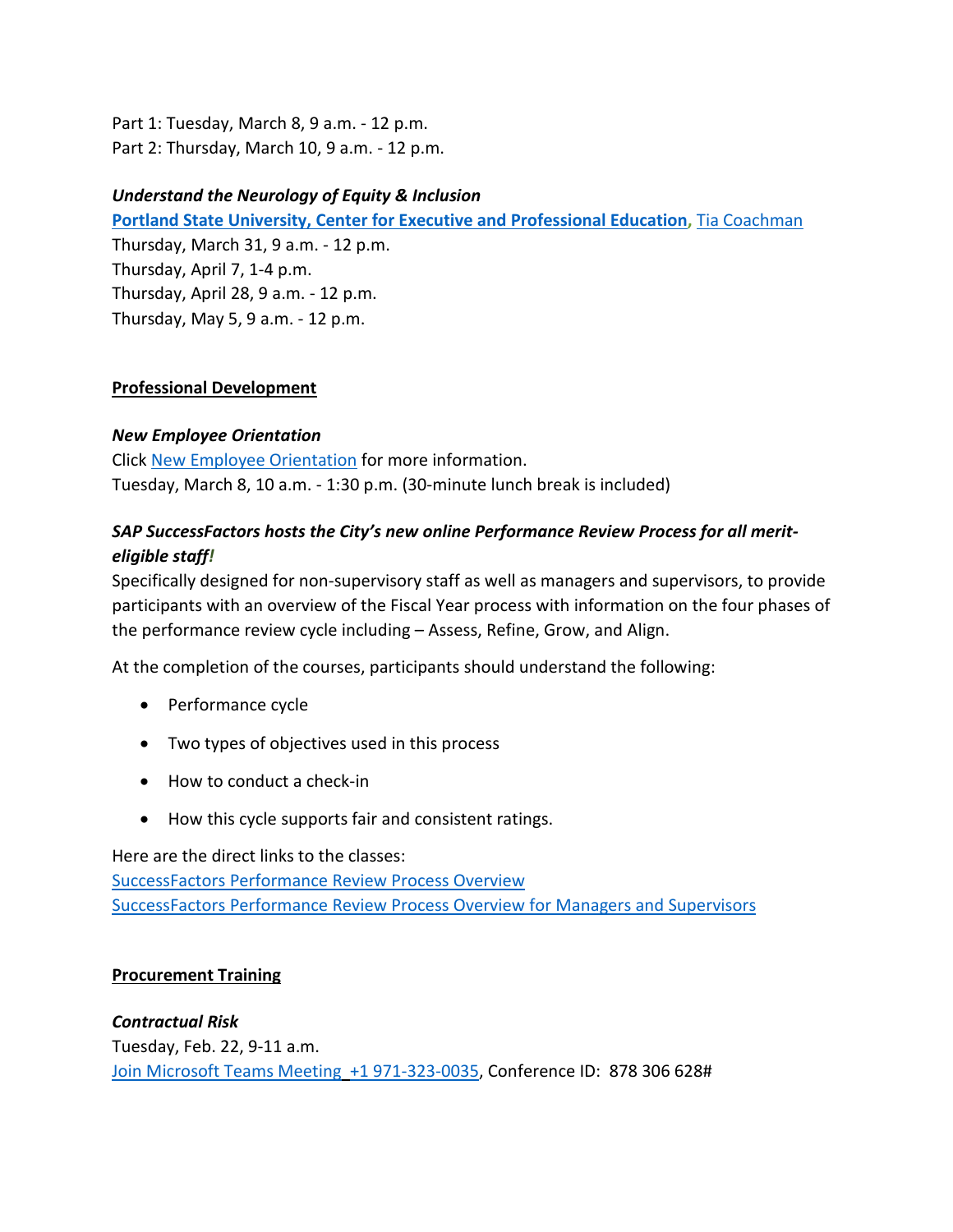#### *Roles and Responsibilities in Procuring for Design Services*

Tuesday, Mar. 1, 9-10:30 a.m. [Join Microsoft Teams Meeting](https://teams.microsoft.com/l/meetup-join/19%3ameeting_MzBmYjM1ZTMtYmNhNy00OTAyLWE4MjgtOTZmZGNiZWYwNzU2%40thread.v2/0?context=%7b%22Tid%22%3a%22636d7808-73c9-41a7-97aa-8c4733642141%22%2c%22Oid%22%3a%2286b2ae6e-2fe6-44ca-9974-4b60b2e2cd99%22%7d) [+1 971-323-0035](tel:+19713230035,,490272946) Conference ID: 490 272 946#

*Cooperative and City Agreements*  Thursday, March 3, 9-11 a.m. [Join Microsoft Teams Meeting](https://teams.microsoft.com/l/meetup-join/19%3ameeting_YTUwYjg0ODEtMTZiMS00ZmRlLThjODctZDE5NDdkNzg1ZTdh%40thread.v2/0?context=%7b%22Tid%22%3a%22636d7808-73c9-41a7-97aa-8c4733642141%22%2c%22Oid%22%3a%2286b2ae6e-2fe6-44ca-9974-4b60b2e2cd99%22%7d) [+1 971-323-0035](tel:+19713230035,,619033769) Conference ID: 619 033 769#

See [a complete list of Procurement Trainings.](https://www.portlandoregon.gov/brfs/article/780678)

#### **Virtual Portland Community College Classes** *(New)*

Please note Supervisor/Manager approval is required for courses with a fee. Be sure to sign up as soon as possible to avoid cancellation of a class due to low enrollment.

#### *Resilience in the Workplace \$175.00*

Tuesday, Feb. 22, 8:30 a.m. - 12:30 p.m.

#### *Change Management Leadership \$275.00*

Tuesday, March 1, 9 a.m. - 4 p.m.

*Excel Essentials \$225.00*

Tuesday, March 8, 9 a.m. - 1 p.m.

*Excel Calculations and Charts Introduction \$225.00* Wednesday, March 23, 9 a.m. - 1 p.m.

#### *Excel Power Calculations \$225.00*

Tuesday, March 29, 9 a.m. - 1 p.m.

For class descriptions and to register, go to [CityLearner](https://www.portlandoregon.gov/sf) (using Internet Explorer, Edge or Chrome; a remote access token is not needed), select "CityLearner" tile, type the course name into the "Find Learning" search field, then click "Go" to locate the course. Click "See Classes" to view the class dates and then register for the date and time that works for your schedule. The Zoom or Teams meeting invitation information will be sent via email in the **initial** registration confirmation. If you need assistance with CityLearner, please go t[o CityLearner Help](https://www.portlandoregon.gov/bhr/69963) or send an email to [BHR Training.](mailto:hrtraining@portlandoregon.gov)

If you have questions about the listed trainings, or any others, please send a message to [hrtraining@portlandoregon.gov.](mailto:hrtraining@portlandoregon.gov)